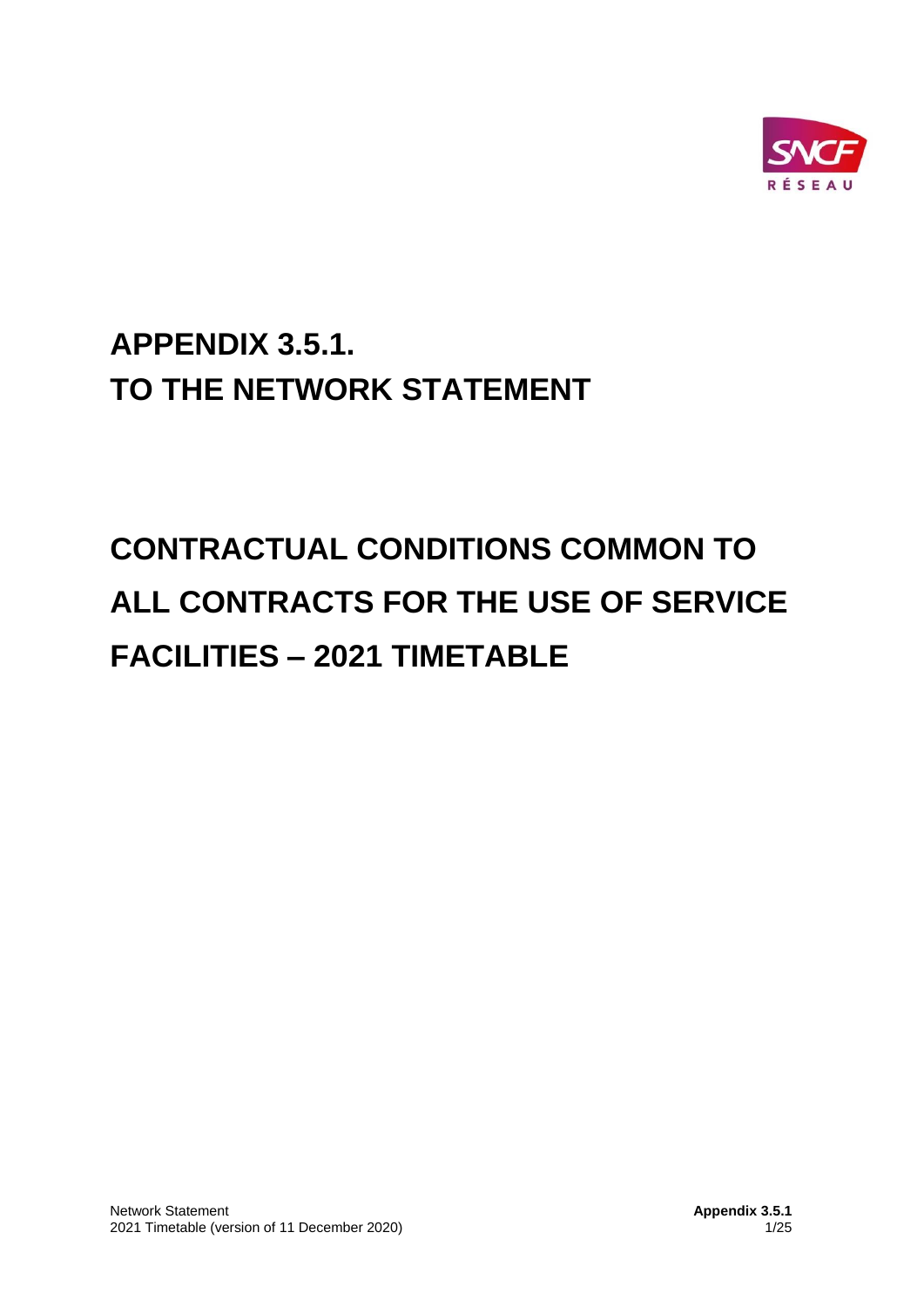#### **THE FOLLOWING IS FIRST OUTLINED:**

In order to meet the operational needs of users of the national rail network so as to perform their rail activity, SNCF Réseau allows them to use its Service Facilities to conduct operations linked with their activity.

This document sets out all the contractual conditions common to all **Contracts for the Use of SNCF Réseau's Service Facilities (IS) available** to any Applicant wanting to use the commercial sidings (without any associated buildings or equipment), freight yards or rail infrastructures of the combined transport terminals such as defined in the NS.

Any use of a Service Facility whatsoever, is governed by these "*Common Contractual Conditions*" which form the contractual basis to which is added a "*National Contract*" for each type of Service Facility, except gravity marshalling yards, supplemented by a "*Local Contract*" for the specificities of each Service Facility concerned.

Therefore, in order to use a Service Facility, SNCF Réseau and the user are contractually bound by the three following documents:

- The Common Contractual Conditions which apply to all Service Facilities,
- The provisions of the National Contract which apply to the category of Service Facilities (sidings except for gravity marshalling yards, freight yards, combined transport terminals),
- The provisions of the Local Contract which apply to the Service Facility concerned.

The objective is to set a stable contractual framework to enable SNCF Réseau and the user to work mainly on the Local Contract alone, which only aims to introduce specific elements (term, practical conditions of access, level of the charges associated with the use of the Service Facility, etc.).

The terms used in these Common Contractual Conditions, refer to:

- **"SERVICE FACILITY (IS)"**: land, buildings and equipment, especially designed, either partially or fully, to enable the provision of one or more services within the meaning of Decree No. 2012-70 as modified.
- "**BENEFICIARY":** natural or legal person, whether public or private, authorised to use the Service Facilities to carry out the activities it has indicated.
- •"**SNCF RÉSEAU"**: manager of the national rail network in compliance with Article L. 2111- 9 of the Transport Code. All notifications and requests must be transferred to the appointed SNCF Réseau representative set out in the National Contracts.
- "**Recurrent use of an SF"**: a Service Facility is considered as being used recurrently as soon as its use is scheduled on a regular basis. This basis may be permanent and run either for the whole duration of the timetable or part of it.

The above definitions are also valid for the National and Local Contracts.

SNCF Réseau notes that is choice to sign a contract with the BENEFICIARY was motivated in light of the rail activity the latter intends to develop within the Service Facility it was granted use of. This clearly stated intent of the BENEFICIARY is an essential and determining condition in SNCF Réseau's commitment in its favour.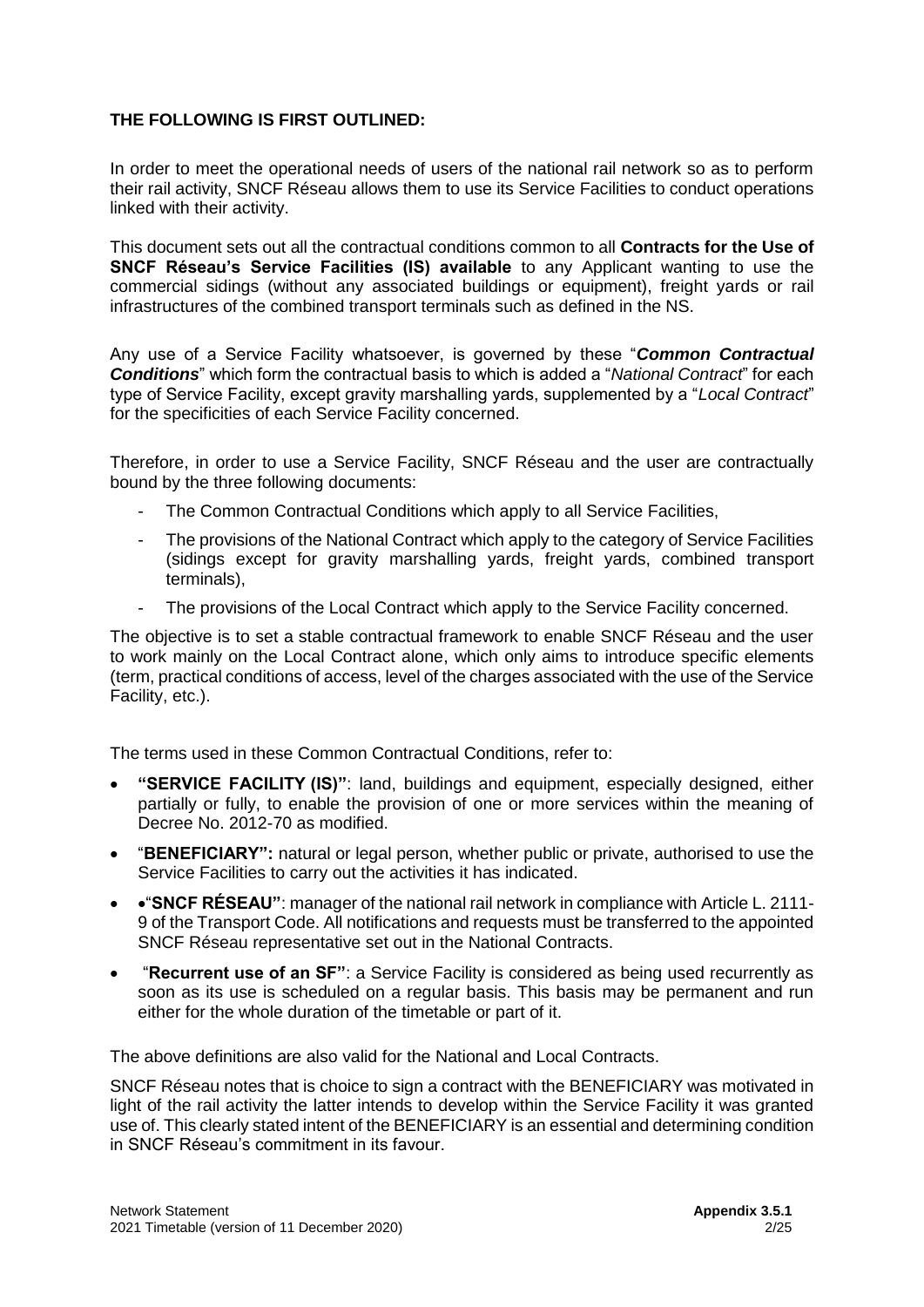# **TABLE OF CONTENTS**

|                          | I. GENERAL PROVISIONS FOR THE USE OF THE SERVICE FACILITIES5 |                        |  |
|--------------------------|--------------------------------------------------------------|------------------------|--|
| Article I.               |                                                              |                        |  |
| Article II.              |                                                              |                        |  |
| Article III.             |                                                              |                        |  |
| Article IV.              |                                                              |                        |  |
| Article V.               |                                                              |                        |  |
|                          |                                                              |                        |  |
| Article VI.              | CONDITIONS FOR THE USE OF THE SERVICE FACILITIES 8           |                        |  |
| Article VII.             | REQUIREMENTS FOR THE USE OF THE SERVICE FACILITIES 8         |                        |  |
| Article VIII.            |                                                              |                        |  |
| Article IX.              | SCHEDULING THE USE OF THE SERVICE FACILITIES 9               |                        |  |
| Article X.               |                                                              |                        |  |
| Article XI.              | RELEASE OF THE SERVICE FACILITIES BY THE BENEFICIARY 10      |                        |  |
|                          |                                                              |                        |  |
| Article XII.             |                                                              |                        |  |
| Article XIII.            |                                                              |                        |  |
| Article XIV.             |                                                              |                        |  |
| Article XV.              |                                                              |                        |  |
| Article XVI.             |                                                              |                        |  |
|                          |                                                              |                        |  |
| Article XVII.            |                                                              |                        |  |
| Article XVIII.           | OBLIGATIONS OF THE BENEFICIARY IN THE CASE OF AN INSURANCE   |                        |  |
|                          |                                                              |                        |  |
| Article XIX.             | TERMINATION OF THE NATIONAL OR LOCAL CONTRACTS 18            |                        |  |
| Article XX.              |                                                              |                        |  |
|                          |                                                              |                        |  |
| Article XXI.             | CHANGES TO THE SERVICE FACILITIES AND THEIR ACCESS           |                        |  |
| Article XXII.            |                                                              |                        |  |
| Article XXIII.           |                                                              |                        |  |
| Article XXIV.            |                                                              |                        |  |
| Article XXV.             | OBLIGATIONS REQUIRED AS REGARDS DEFENCE, PUBLIC SAFETY       |                        |  |
| Article XXVI.            |                                                              |                        |  |
| Article XXVII.           |                                                              |                        |  |
| Article XXVIII.          |                                                              |                        |  |
| Article XXIX.            |                                                              |                        |  |
| <b>Network Statement</b> | 2021 Timetable (version of 11 December 2020)                 | Appendix 3.5.1<br>3/25 |  |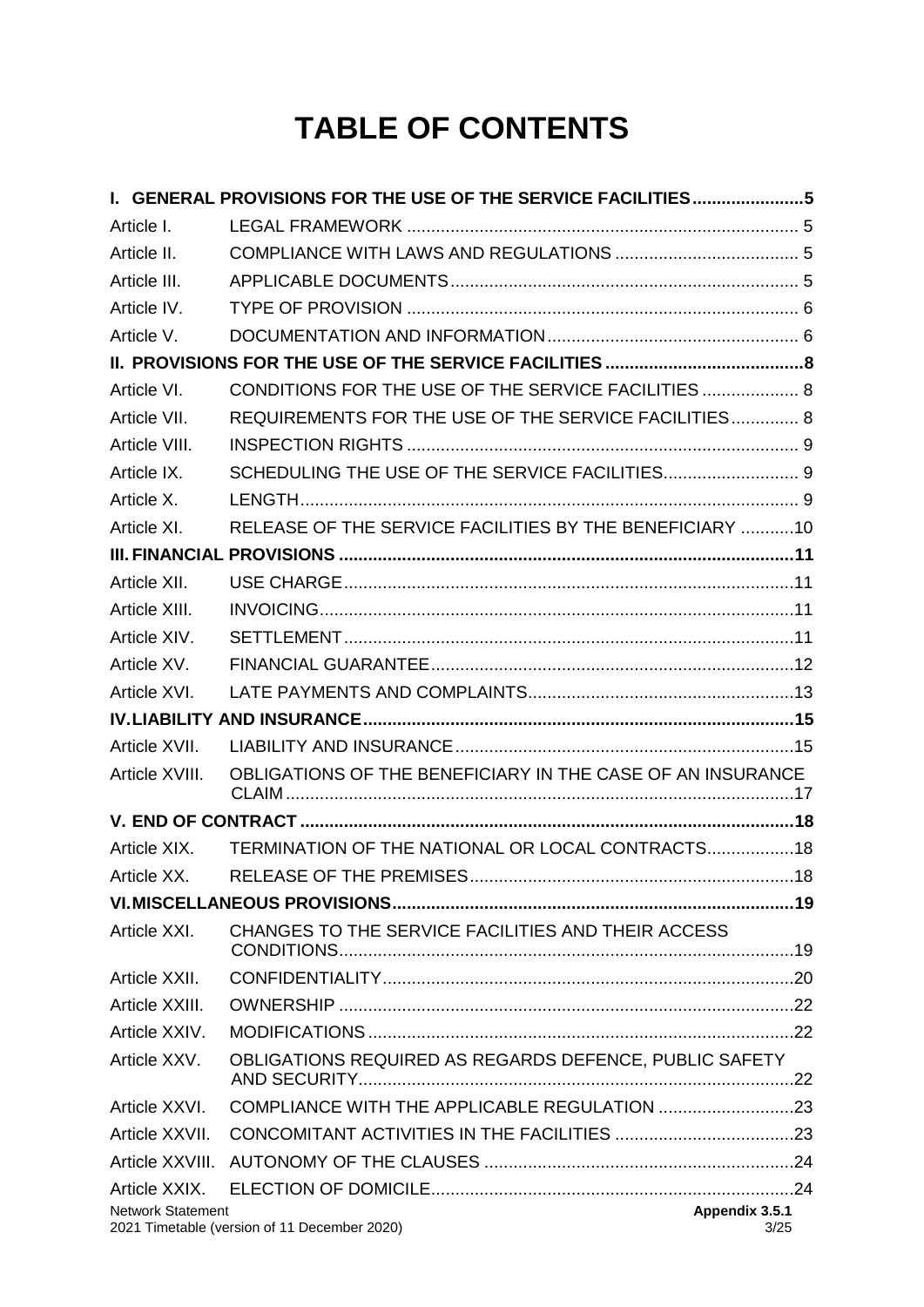| APPENDIX 1: TEMPLATE OF A BANK GUARANTEE PAYABLE ON FIRST DEMAND25 |  |
|--------------------------------------------------------------------|--|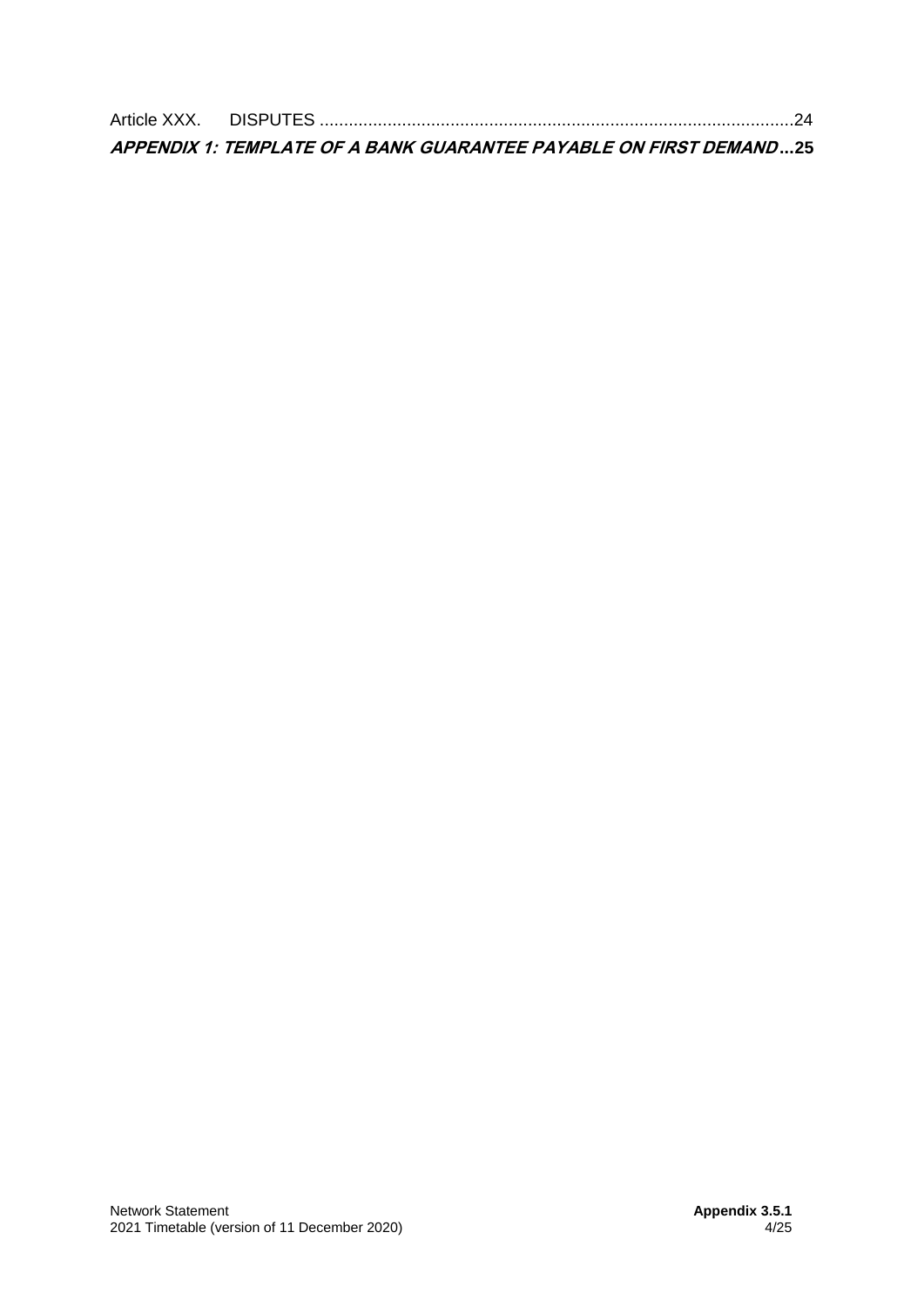# <span id="page-4-0"></span>I. GENERAL PROVISIONS FOR THE USE OF THE SERVICE **FACILITIES**

# <span id="page-4-1"></span>**Article I. LEGAL FRAMEWORK**

In accordance with Article L.2111-9 of the Transport Code, SNCF Réseau has the task of "*performing the following services, in line with the principles of public service, for the purposes of promoting rail transport in France and according to a sustainable development rationale: […]The management of the Service Facilities it owns and their exploitation*".

Any BENEFICIARY, fulfilling the conditions set out in **§ 2.2.2 of the Network Statement (NS)**  for railway undertakings and **§ 2.3.1.2 of the NS** for all other applicants, may request access to and use of the Service Facilities described in **§ 3.6 of the NS**. The access and use is conducted in the conditions set out in Decree No. 2012-70 of 20 January 2012 relating to passenger stations and to other service infrastructures on the rail network, in its version amended by Decree No. 2016-1468 of 28 October 2016 pertaining to the access to the service facilities connected to the rail network and to the services provided by Service Facility operators and laying down various provisions in terms of rail transport.

# <span id="page-4-2"></span>**Article II. COMPLIANCE WITH LAWS AND REGULATIONS**

The **BENEFICIARY** shall be required to comply with the laws and regulations in force, in particular those concerning:

- the police and railway security.
- the traffic, the standing and the garage of vehicles in the public domain rights of **SNCF RÉSEAU**,
- urban planning and construction, classified installations for the protection of the environment and regulations on noise,
- dangerous goods

The **BENEFICIARY** shall bear alone the obligation to complete all administrative and police formalities and to obtain all permits necessary to exercise its activity. The BENEFICIARY is hereby informed that the refusal of the competent authorities to grand said authorisations or the conditions to which they are subject may not entail **SNCF RÉSEAU**'s liability.

# <span id="page-4-3"></span>**Article III. APPLICABLE DOCUMENTS**

The use of a Service Facility is governed by the following documents, in decreasing order of priority:

1. The Network Statement in force and the provisions of its appendices which concern the service facilities;

- 2. These Common Contractual Conditions;
- 3. The National Contract;
- 4. The Local Contract and its appendices;

These documents are supplemented by the local operating document, the prevention plan and, where necessary, any technical documents.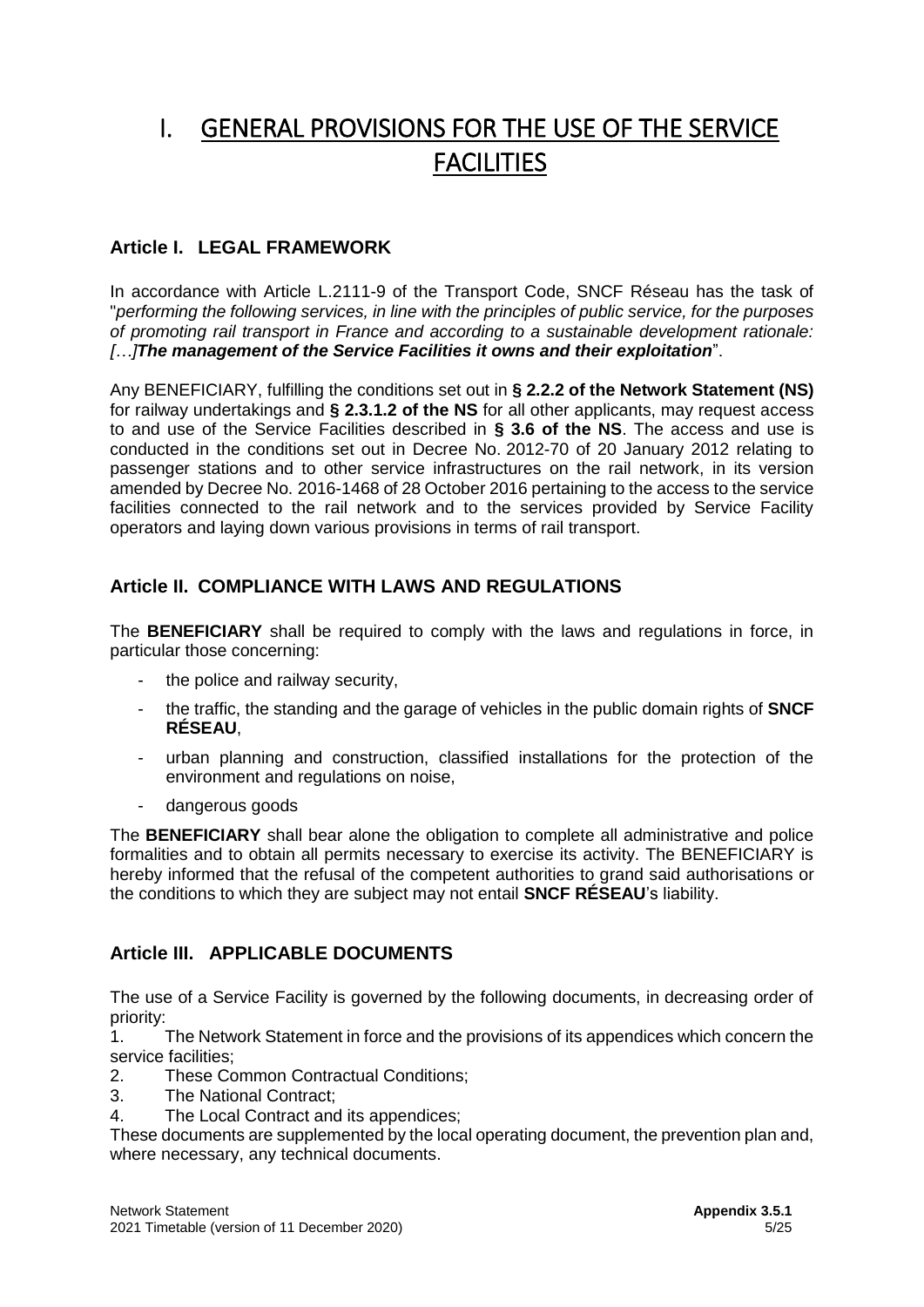Any reference to the **Contract for the Use of a Service Facility** or **Contract** is understood to be a reference to all of the documents listed above.

The signature of the above-listed documents (for the documents requiring signatures) takes priority over all documents and correspondence previously exchanged between the parties.

### <span id="page-5-0"></span>**Article IV. TYPE OF PROVISION**

It is expressly agreed between the parties that the authorisation to use the Service Facility materialised by these Common Contractual Conditions, the National Contract and the Local Contract, was concluded taking into account the credibility of the usage request submitted by the BENEFICIARY.

Thus, the BENEFICIARY commits to inform SNCF Réseau as soon as possible of any change in its business, legal or financial situation.

The BENEFICIARY may not assign, totally or partially, either against payment or otherwise, its authorisation to use the Service Facility materialised by these Common Contractual Conditions, the National Contract and the Local Contract, without the prior written approval of SNCF Réseau.

Any transfer shall be subject to a prior written additional clause defining the conditions and procedure of the said transfer.

The transferor shall be liable for all invoices regarding services that have been provided before the Contract transfer date.

Non-compliance with the stipulations of this article shall rightfully terminate this Contract.

### <span id="page-5-1"></span>**Article V. DOCUMENTATION AND INFORMATION**

The details of the contact persons appointed by the parties are set out in the National and Local Contracts.

If meetings need to be held, they may be called at the initiative of either party. Any meeting called by a party shall be subject to the sending out of an agenda by the party initiating said meeting at least one week in advance and the latter shall produce minutes of the meeting which must be signed by both parties.

Each party shall communicate to the other party all the information required for the proper performance of the contractual documents set out in Article III. More specifically, each party commits to inform the other in writing, so as to be able to certify the date (email or RLAR), of any events or facts likely to affect the performance of the National Contract and Local Contracts.

The documents exchanged between the parties shall be written in French and provided in the format(s) requested by SNCF Réseau, usually those used by the latter to perform the National Contract and Local Contracts.

With regard to the above, the BENEFICIARY may request the documentation concerned in a format that it is able to use (paper or electronic submission). SNCF Réseau shall issue a favourable response where possible.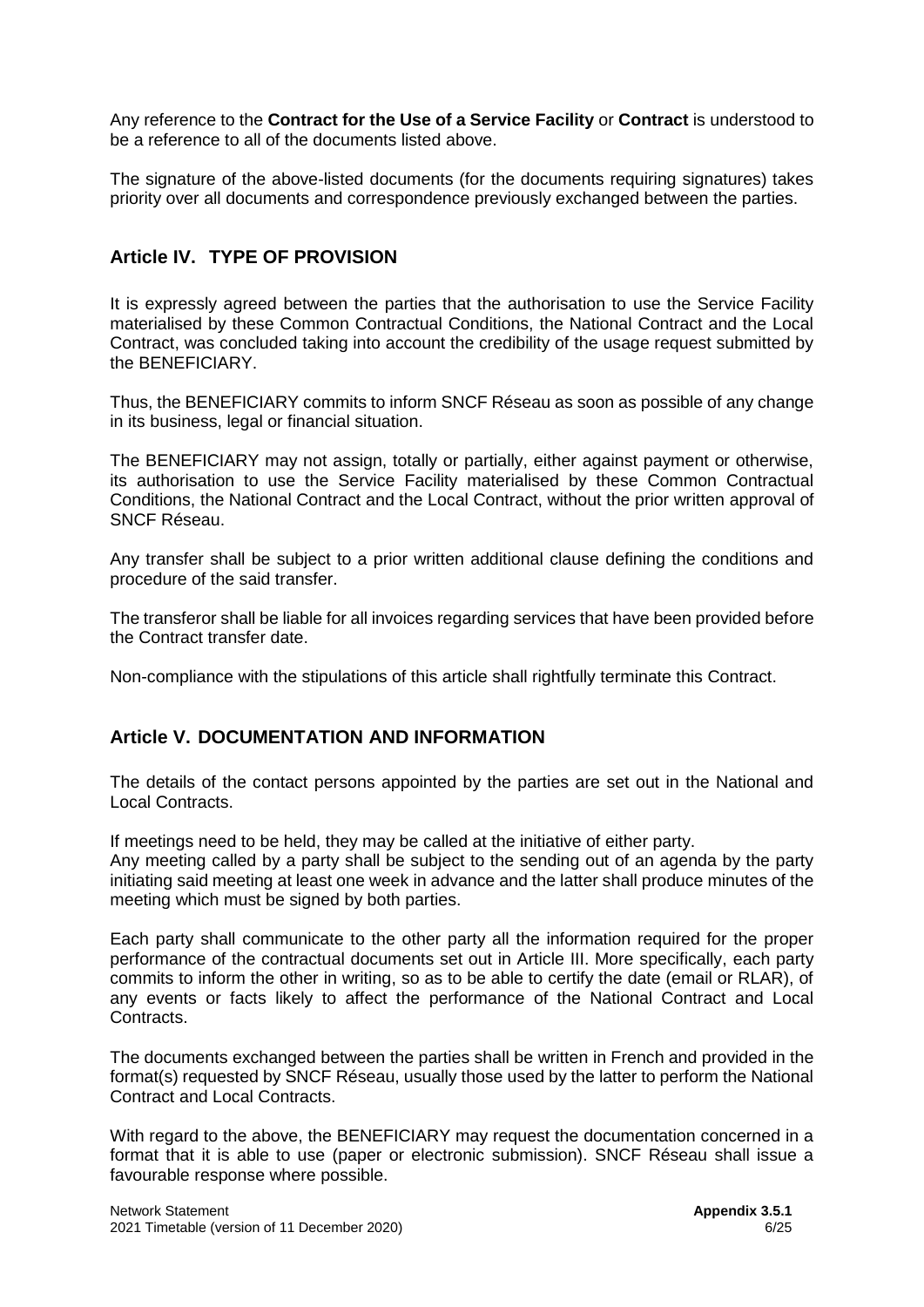Any documentation or information required for the performance of this Contract, as well as the National and Local Contracts, is supplied free of charge for the parties, unless otherwise specified in one of these Contracts.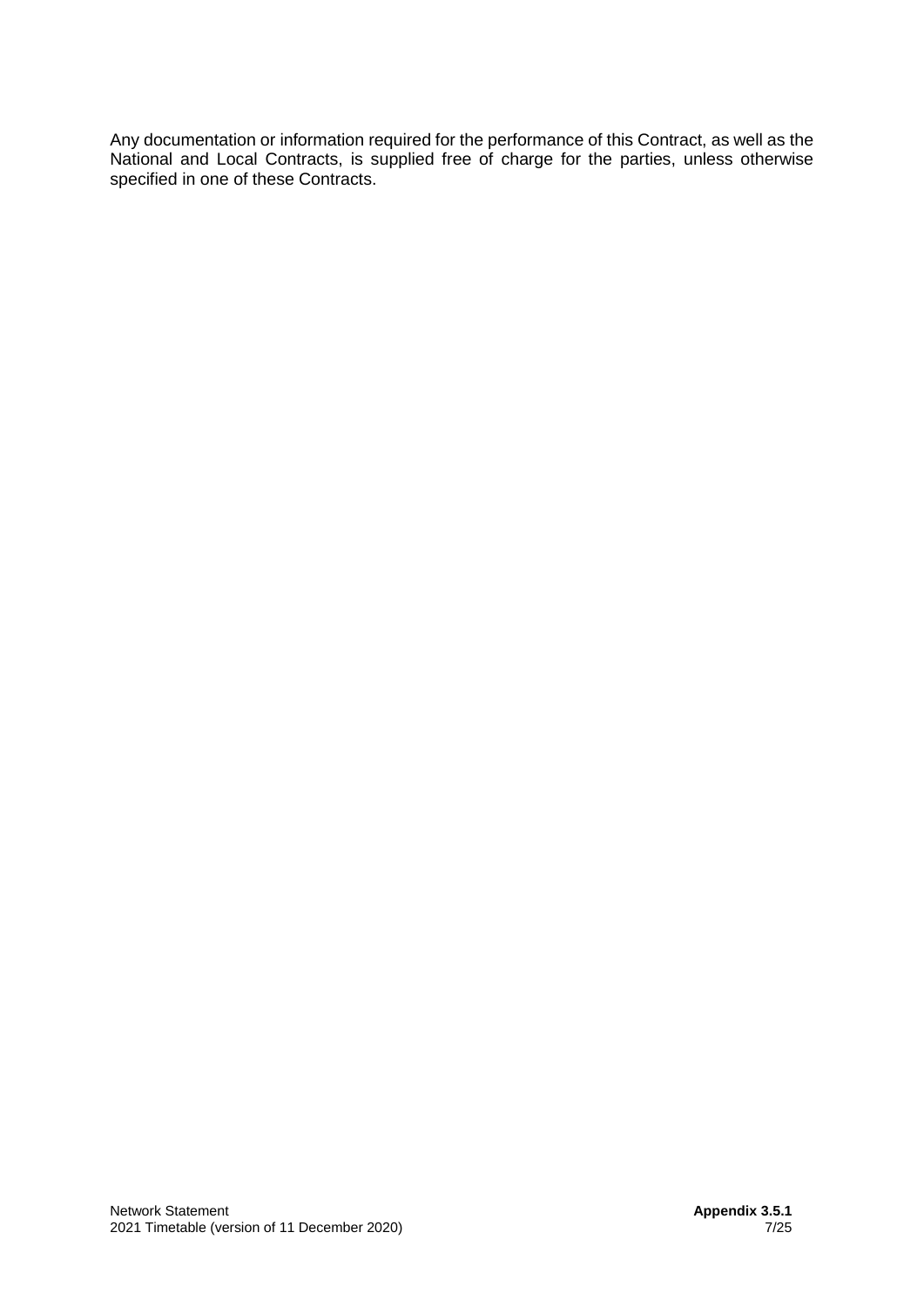# <span id="page-7-0"></span>II. PROVISIONS FOR THE USE OF THE SERVICE FACILITIES

# <span id="page-7-1"></span>**Article VI. CONDITIONS FOR THE USE OF THE SERVICE FACILITIES**

#### **By the BENEFICIARY**

**THE BENEFICIARY formally commits to never use the Service Facility for any other purposes, nor in other conditions than those set out under the National and Local Contracts concluded with SNCF Réseau.**

Any change of activity in one or more areas of the Service Facility used is forbidden without the prior written agreement of SNCF Réseau.

#### **Use by a subcontractor, agent or representative**

The use of a Service Facility by any subcontractor, agent or representative is authorised by SNCF Réseau under the conditions set out in the National and Local Contracts for each Service Facility.

# <span id="page-7-2"></span>**Article VII. REQUIREMENTS FOR THE USE OF THE SERVICE FACILITIES**

The BENEFICIARY commits to only use rolling stock compatible with the Service Facilities and compliant with the provisions of the local operating document. It must be able to prove its compliance with this obligation at any time on request.

The BENEFICIARY shall make sure it conducts is operational management, rail production and stabling operations in strict compliance with safety measures.

As a reminder, the BENEFICIARY must comply with the applicable rules set out in the document RFN-IG-TR-1 A 00-No.004 "*Use of sidings*".

For the entire duration of the BENEFICIARY's presence on SNCF Réseau facilities, the former shall apply the regulatory provisions in force on the site and comply with any instructions given by the SNCF Réseau Manager (or the latter's appointed substitutes, where applicable).

The BENEFICIARY shall be liable for securing its property.

The Service Facilities are maintained by SNCF Réseau. However, the BENEFICIARY shall bear and conduct any cleaning operations it deems necessary for the proper use of the Service Facilities (including clearing the facilities of snow, thawing any devices the BENEFICIARY needs to operate, removing dead leaves, weeds and detritus in the way).

At the end of each period of use of the Service Facility under the Local Contract, no rolling stock, property used and/or merchandise handled by the BENEFICIARY (and/or by any service providers, sub-contractors or customers likely to access the facilities) may remain in the facilities.

In the event that SNCF Réseau should notice the presence of rolling stock or property used by the BENEFICIARY and/or by any service providers, sub-contractors or customers, left in the Service Facility subject to a Local Contract, and after having requested that the BENEFICIARY remove said property, SNCF Réseau may remove or provide for the removal of the property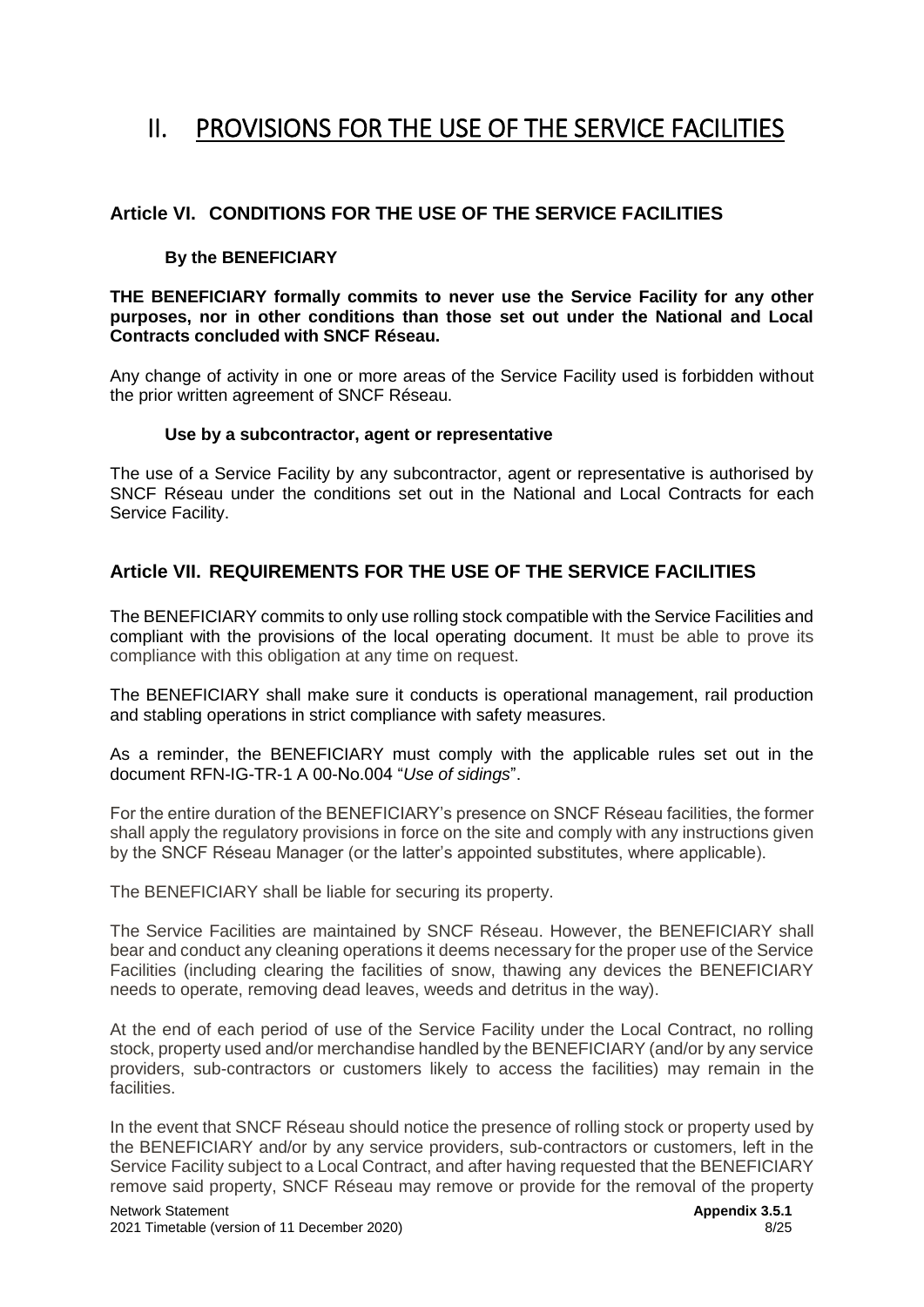in question at the expense of the BENEFICIARY. SNCF Réseau shall inform the BENEFICIARY of the location to which its property has been moved, and cannot be held liable for the custody and/or any damage to this property. This operation shall be invoiced to the BENEFICIARY.

Service Facilities may be used by other BENEFICIARIES. As a result, the Service Facilities set out in the Local Contracts in question must be left clean at the end of each time slot of use so that they can be used correctly.

In the event that SNCF Réseau should notice that the BENEFICIARY has left any dirt or deposits (fluid spills, transported material that has fallen while being unloaded, etc.) that prevent the proper use of these facilities, it may either clean them itself or have them cleaned. This operation shall be invoiced to the BENEFICIARY.

# <span id="page-8-0"></span>**Article VIII. INSPECTION RIGHTS**

As part of the tasks imposed by the laws and regulations, and in particular as an owner of the railway public domain, SNCF Réseau may, at any time, in any location and without notice, intervene in its Service Facilities to make sure the BENEFICIARY complies with its obligations, and in particular those linked to safety as well as those set out in the National and Local Contracts. These interventions can be carried out by SNCF Réseau's authorised personnel or by any other person or body appointed by it and may take place any time during the service provision.

The BENEFICIARY shall inform its staff and any service providers of this inspection right and shall ensure that SNCF Réseau, or any entity appointed by it, is able to exercise this right.

Any observations or failures noted during these inspection visits shall be communicated by SNCF Réseau to the BENEFICIARY by registered letter with acknowledgement of receipt.

# <span id="page-8-1"></span>**Article IX. SCHEDULING THE USE OF THE SERVICE FACILITIES**

The scheduling of the use of the Service Facilities is specific to each type of facility. The terms are set out in the NS and the National Contracts.

Where applicable, the expenses incurred by the scheduling are due as soon as the request is instructed by SNCF Réseau.

# <span id="page-8-2"></span>**Article X. LENGTH**

These Common Contractual Conditions apply over the same term as the NS to which they are subject.

The period of use for a Service Facility is set out in the Local Contract, in compliance with the provisions applicable to the NS.

The Contracts for the Use of Service Facilities cannot in any case be automatically renewed.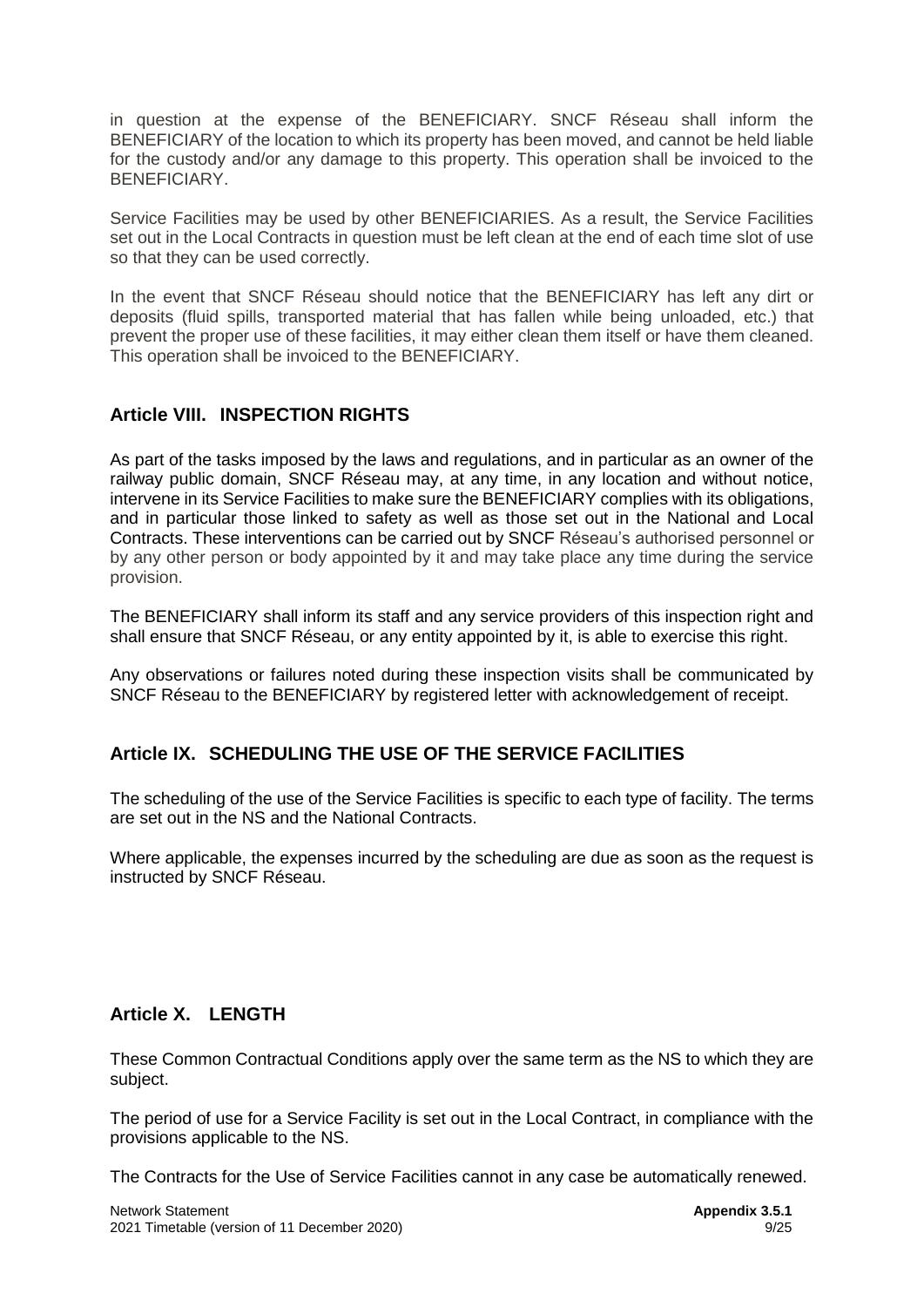At least three (3) months before the date on which the contract expires, the BENEFICIARY is advised to makes its renewal request, where possible, in order to ensure that their file is processed.

# <span id="page-9-0"></span>**Article XI. RELEASE OF THE SERVICE FACILITIES BY THE BENEFICIARY**

If, during the period of use, the Beneficiary is able to release some capacity in the Service Facilities contracted by it, it shall inform SNCF Réseau as soon as possible so as to enable the infrastructure manager to reallocate said capacity.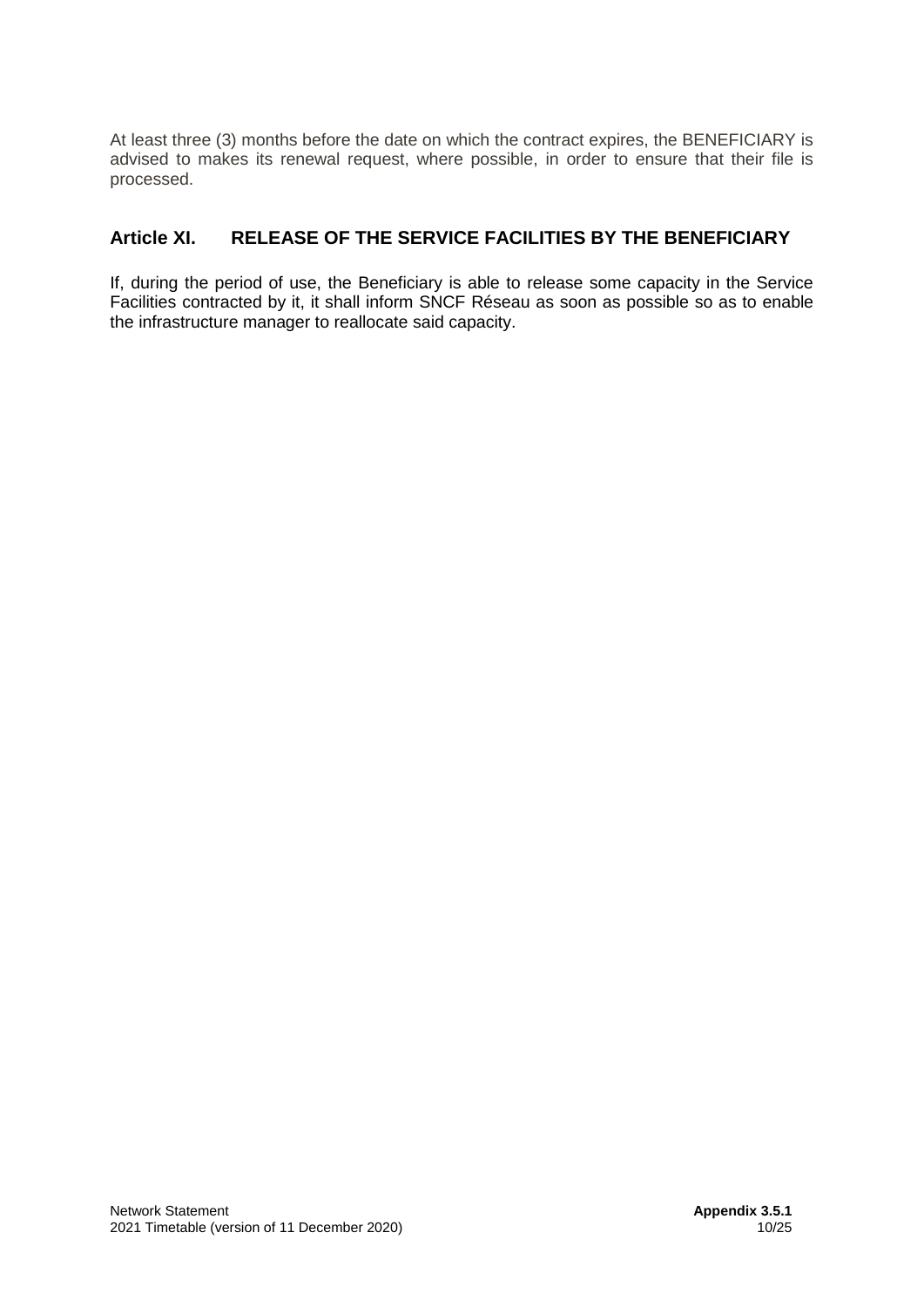# III. FINANCIAL PROVISIONS

# <span id="page-10-1"></span><span id="page-10-0"></span>**Article XII. USE CHARGE**

The BENEFICIARY shall pay SNCF Réseau a use charge, the amount of which is established in compliance with the charging principles set out in Chapter 6 of the NS and in Appendix 6.1.2, and is also set out in the Local Contract.

### <span id="page-10-2"></span>**Article XIII. INVOICING**

Invoices shall be sent out by e-mail. On request from the BENEFICIARY, they may be sent out by post.

On principle, the charge is due monthly and in advance, at the beginning of each month throughout the year, starting from the implementation date of the Local Contract. The National and Local Contracts may derogate to this rule in certain special cases.

For the period between the date of entry into force and the end of the current calendar month and for the period between the start of the current calendar month and the end of the Local Contract, the BENEFICIARY shall settle the basic monthly charge calculated according to the time of use for the portion of the month.

# <span id="page-10-3"></span>**Article XIV. SETTLEMENT**

#### **Settlement date**

Invoices are payable within forty (40) days of issue (date shown on the invoice). Settlements are paid by bank transfer to a bank account shown on the invoice or by direct debit. SNCF Réseau shall not grant any discount for early settlement.

The BENEFICIARY commits to inform SNCF Réseau of any change to its invoicing address.

#### **Direct debit**

In order to facilitate the collection of all the amounts owed by the BENEFICIARY to SNCF Réseau under this Contract, the BENEFICIARY may authorise SNCF Réseau, or any duly authorised person, to withdraw all the amounts due to SNCF Réseau from its bank account when they are due.

The BENEFICIARY shall provide SNCF Réseau with a duly completed and signed SEPA (European) direct debit mandate, on the signature day of this Contract.

The BENEFICIARY shall ensure that there is a sufficient balance in its account to meet the withdrawals. The withdrawal shall take place on the date on which the invoice is due.

Should the direct debits be rejected on the scheduled withdrawal dates, the BENEFICIARY shall bear the charge for the rejection of the direct debit.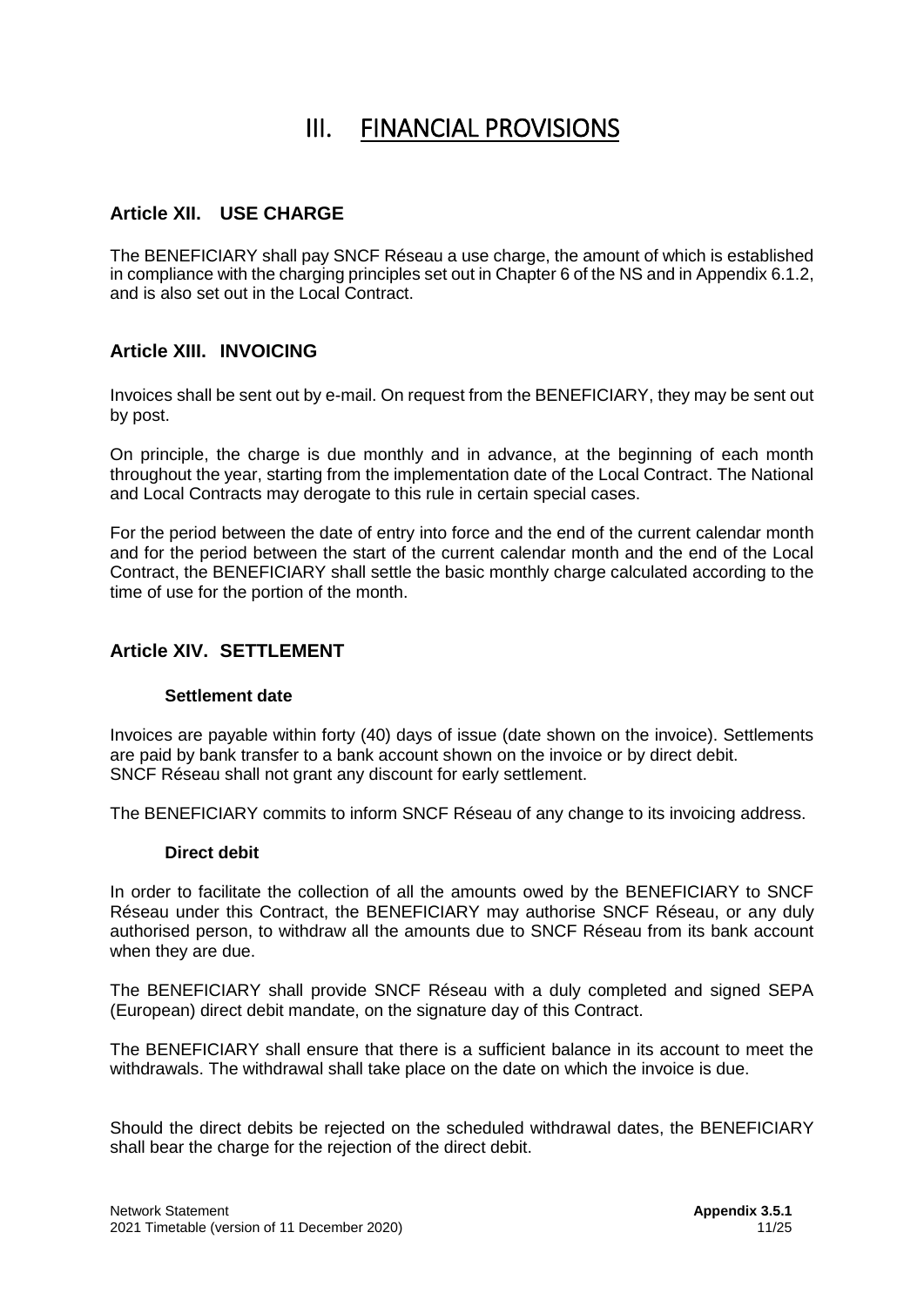In the event of a change to its banking information, the BENEFICIARY undertakes to inform SNCF Réseau of its new bank details within fifteen (15) days before the next due date.

# <span id="page-11-0"></span>**Article XV. FINANCIAL GUARANTEE**

#### **Provision of the financial security**

A security deposit or a bank guarantee on first demand shall (if necessary) be provided by the BENEFICIARY to SNCF Réseau within eight (8) calendar days of the receipt of the request, in the event that non-payment attributable to the BENEFICIARY is detected.

This is characterised by the non-payment (either total or partial) of an invoice on the due date, followed by one or more reminders and the failure to settle this invoice in the time frame set out in the formal notice.

If the financial security is not provided within the set time frame, the National and Local Contract(s) for each Service Facility concerned may be rightfully terminated.

The BENEFICIARY may choose to:

- $\checkmark$  pay as a security deposit, by cheque, giro or bank transfer to an bank account held by SNCF Réseau (details provided in the National Contract), an amount corresponding to 3 months' use charges calculated based on the reserved capacity; this deposit shall be remunerated at the EONIA rates, with interest due at the end of every month. The BENEFICIARY shall specify into which account it wishes this to be paid.
- $\checkmark$  or provide a bank guarantee on first demand from a well-known financial institution, included in the latest version of the list of credit institutions bound by the French Monetary and Financial Code and with headquarters in France, for the duration of the Local Contract increased by two (2) months and as security for an amount specified in the Local Contract and calculated on the basis of one (1) month of invoicing.

If the BENEFICIARY decides to provide a bank guarantee on first request, it must use the template specified in Appendix 1 to these Common Contractual Conditions and produce the original of the bank guarantee on first request.

The settlements of the non-payment(s) and the provision of the financial security by the BENEFICIARY determines the continuation of the National and/or Local Contracts for each Service Facility concerned, which may be suspended as a result of the BENEFICIARY's failure to meet its obligation to pay for the service.

The BENEFICIARY may replace one security for another at any time.

#### **Implementation of the financial security**

In the event of non-payment, SNCF Réseau may rightfully implement the financial security, i.e. call on all or part of the amount guaranteed in the bank or withdraw all or part of the amount provided as a deposit, insofar as the amount remains unpaid, even after a formal notice, sent to the BENEFICIARY by registered letter with acknowledgement of receipt, remained unheeded after the period set out in said formal notice.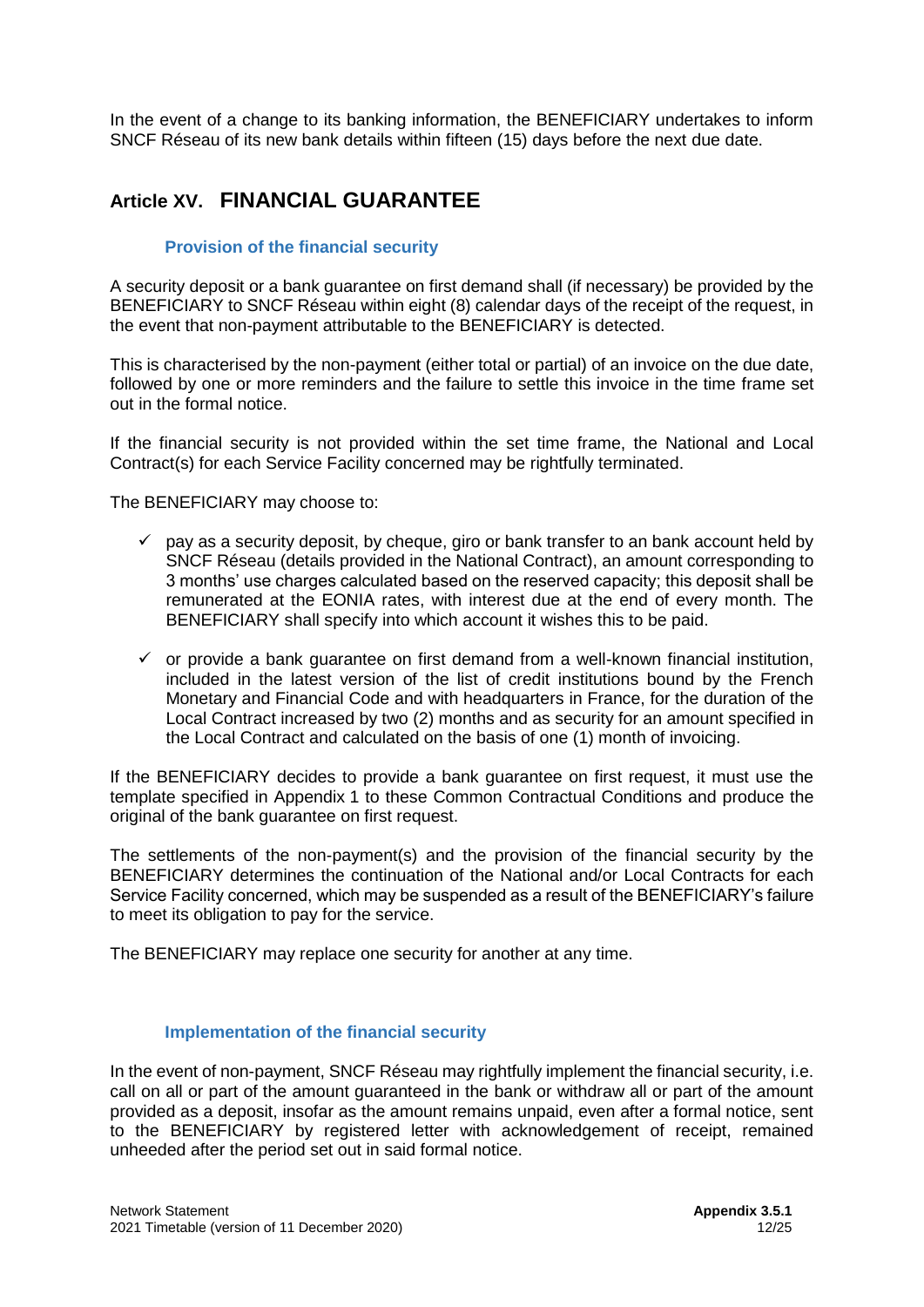#### **Updating the amount of the financial security**

If any non-payment has forced SNCF Réseau to implement the financial security, the BENEFICIARY undertakes to immediately refresh the amount of the financial security to the level initially established or to provide a new financial security to SNCF Réseau within one (1) month of the date on which the guarantor made payment or the sum provided as a deposit was withdrawn. If the financial security is not refreshed or renewed within the deadline stipulated above, the Contract may rightfully be terminated.

#### **Returning the financial security**

At the end of the Contract and subject to the full payment of invoices, SNCF Réseau shall return (where necessary):

- Either the bank guarantee against a receipt within a maximum of one (1) month;
- Or (in the event of a security deposit in a bank account), the amount in the bank account, including the remuneration of the deposits net of the applicable bank, social and tax charges within a maximum of one (1) month.

# <span id="page-12-0"></span>**Article XVI. LATE PAYMENTS AND COMPLAINTS**

#### **16.1 Late payments**

If settlement is not made on the set due date, the BENEFICIARY shall be liable to SNCF Réseau for late payment interests.

Amounts not paid by the payment deadline indicated on the invoice are automatically increased by interests for late payment without the need to issue a summons or send any formal notice to the BENEFICIARY and whatever the cause of late payment. In the event that there is a difference of more than two business days between the date of issue and the delivery date of the invoice and if the railway undertaking/authorised candidate pays after the due date, late day penalties related to the difference between the aforementioned dates will not be applied. Interest capitalisation shall take effect as of right.

In accordance with the provisions of Article L 441-10.II of the French Commercial Code, the rate to be used for the calculation is the interest rate applied by the European Central Bank to its most recent refinancing operation, plus ten percentage points, this sum not being less than three times the legal rate of interest.

The interest for late payment is calculated as follows:

 $I = M \times T \times N/A$ 

- I represents the interest for late payment
- M represents the tax settled late
- T represents the interest rate
- N the number of days the payment is delayed inclusive, between the date payment is made and the deadline for payment + 1 day
- A represents the number of days in the calendar year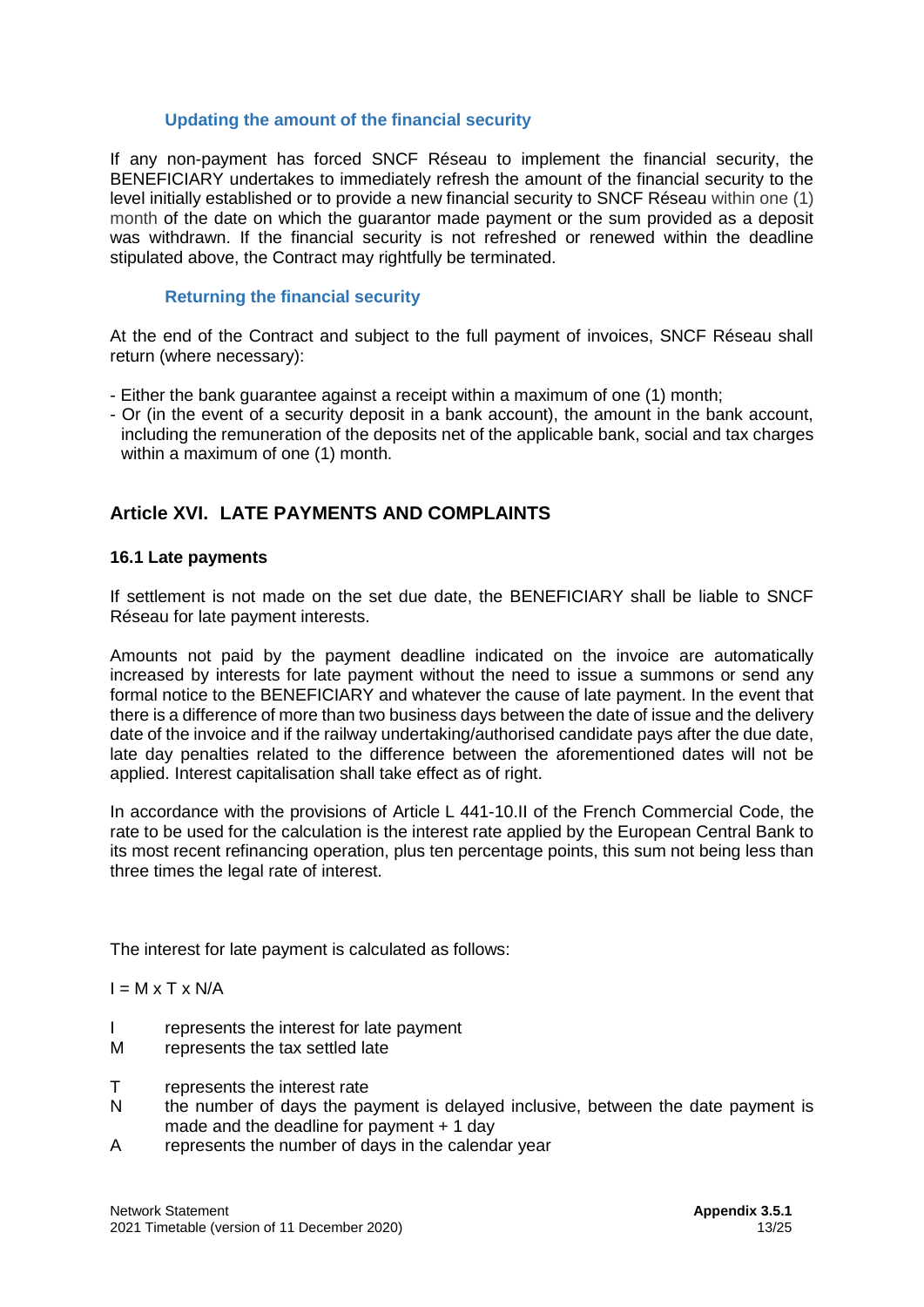Invoices for interest for late payment are due on receipt.

However, an additional ten days, from the date the invoice is issued to account for the sending of the invoice, is granted for settlement.

#### *- If payment by cheque*

Amounts not paid by the payment deadline indicated on the invoice are automatically increased by late payment interests accrued starting from the day following the payment due date, until the effective payment date according to the interest rate set out above. Interest capitalisation shall take effect as of right.

#### **-** *If payment by direct debit*

Should the direct debits be rejected or differed on the withdrawal dates scheduled by SNCF RÉSEAU, the amounts due shall automatically be increased by interest rates accrued starting from the day following the payment due date, until the effective payment date according to the interest rate set out above. Interest capitalisation shall take effect as of right.

#### **16.2 Complaints**

Any complaint relating to the execution of this Contract must be communicated to SNCF Réseau in accordance with the procedure described in Appendix 7 to the NS in force.

For technical reasons linked to the processing of the claim, the indemnification of the Beneficiary in the event of impossibility of accessing the Service Facility according to the conditions initially envisaged will be processed within the context of Article 20 of the CG-CIU, i.e. in relation to the train path allocated or cancelled.

Payment of compensation shall represent the single and final settlement for all the prejudice suffered by the candidate. In return for the payment of such compensation, the candidate shall renounce all another claims or legal action in connection with the particular occurrence.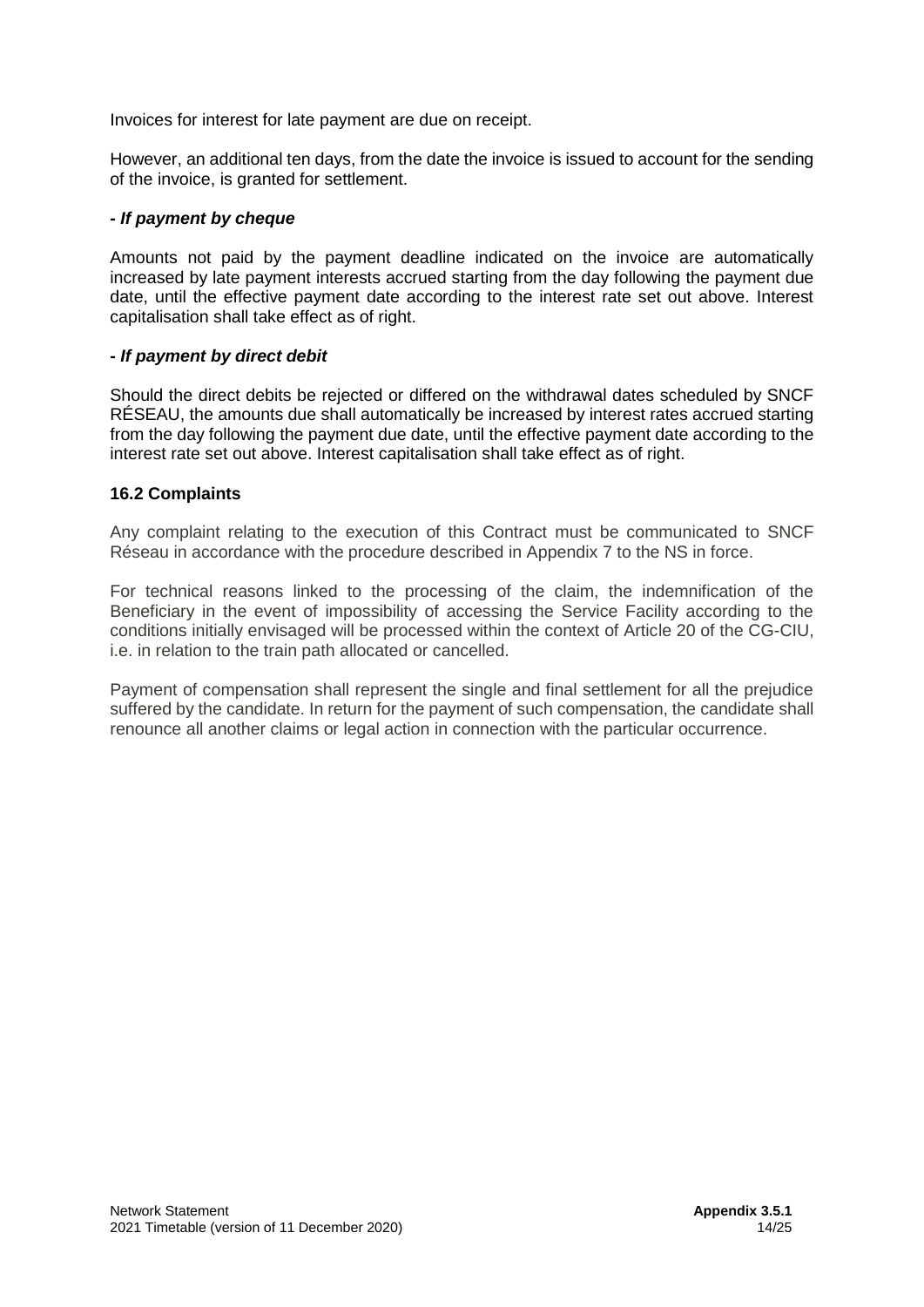# IV. LIABILITY AND INSURANCE

# <span id="page-14-1"></span><span id="page-14-0"></span>**Article XVII. LIABILITY AND INSURANCE**

#### **Liability between the parties**

Under common law, each party assumes liability for any physical injury or property damage they have caused to third parties, including the customers of the BENEFICIARY or any other BENEFICIARIES that may be present on the site.

The parties shall under no circumstances replace the other party in the execution of the obligations that it has contractually agreed upon regarding third parties.

#### **Liability of SNCF Réseau with regard to the BENEFICIARY**

#### **- Conditions in which liability shall be incurred**

SNCF Réseau shall assume liability for injury or property damage caused to the BENEFICIARY if the damage is attributable to its fault or to the fault of any person for whom it is liable.

Specifically, SNCF Réseau undertakes to reimburse the BENEFICIARY the amounts it may have had to pay to one or more of its staff members due to damage caused by its fault or the fault of any person for whom it is liable.

#### **- Limits of liability**

SNCF Réseau shall under no circumstances assume any liability for immaterial damage such as financial or commercial prejudice, loss of customers, commercial inconvenience, increases in costs and overheads, loss of profits, damage to brand image and operating losses that could result from accidents or damage suffered by the railway undertaking.

#### **- Temporary failure to access the facilities**

Should it become temporarily impossible to access the Service Facilities for a reason attributable to SNCF Réseau, the latter commits to implement every effort to offer an alternate short-term solution to the BENEFICIARY.

The corresponding portion of the charge shall not be invoiced.

However, SNCF Réseau shall under no circumstances assume any liability for immaterial damage such as financial or commercial prejudice, loss of customers, any commercial inconvenience, increased costs and overheads, loss of profits, damage to brand image and operating losses that could result from this temporary impossibly to access the premises.

#### **Liability of the BENEFICIARY with regard to SNCF RÉSEAU**

#### **- Conditions in which liability shall be incurred**

The BENEFICIARY shall assume liability for physical injury or property damage caused to SNCF Réseau if the damage is caused by its fault or the fault of any person for whom it is liable or by any item in its custody, or if it results from non-compliance with the conditions for the use of the Service Facilities.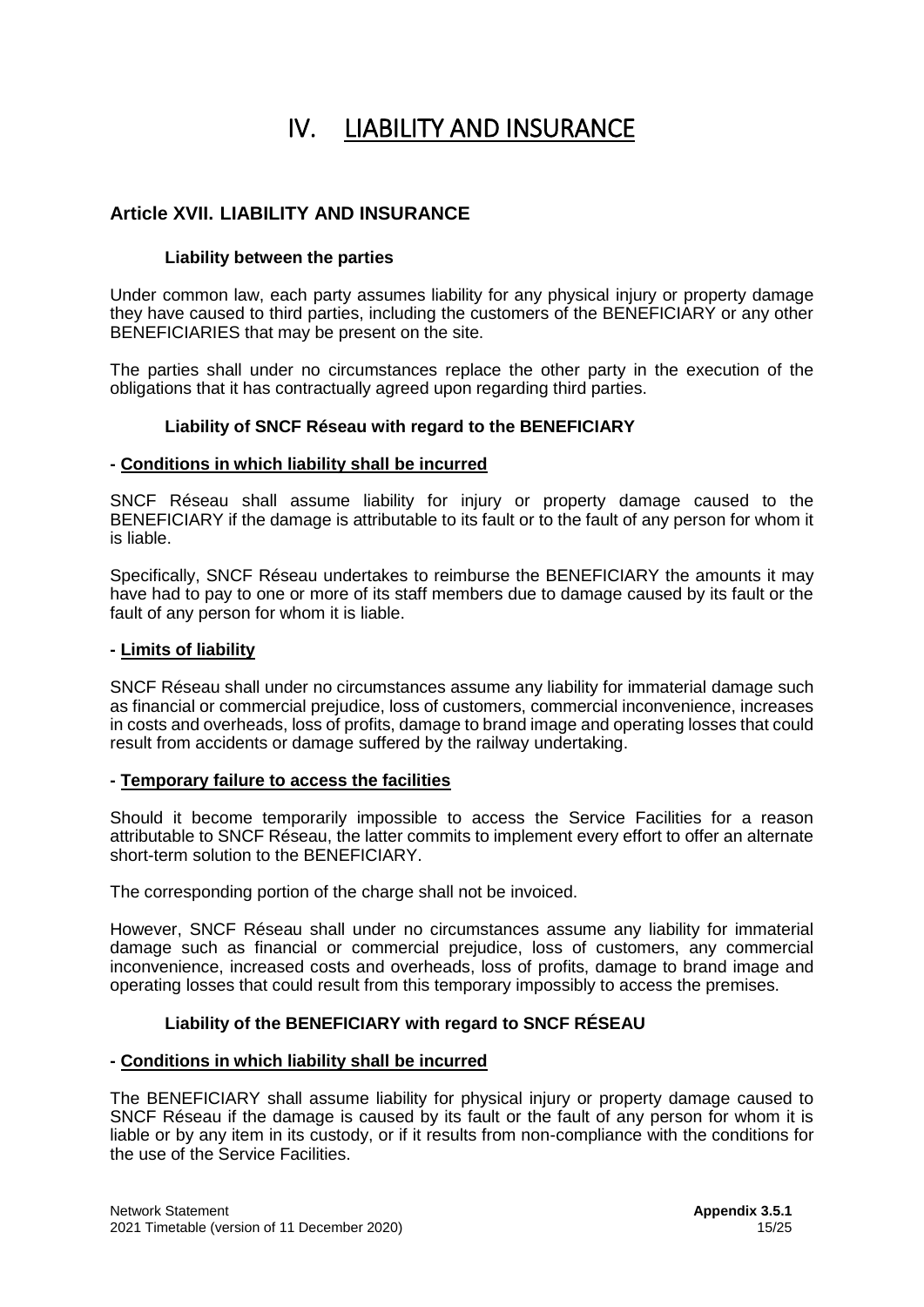The BENEFICIARY undertakes to reimburse SNCF Réseau the amounts that SNCF Réseau may have had to pay to one or more of its staff members due to damage caused by its fault or the fault of any person for whom it is liable.

It should be noted that any use of the Service Facilities by the BENEFICIARY outside of the contractually agreed timetable sections and any use of the Service Facilities on sites other than those subject to a Local Contract is an improper use and constitutes a fault.

However, in situations where the Service Facilities need to be accessed as an emergency (the latter must be duly justified by the BENEFICIARY), this shall not be deemed a fault, and the use thereof shall be settled by SNCF Réseau subsequently.

The BENEFICIARY undertakes to use the Service Facilities allocated in such a way that they only withstand normal wear in relation to the activity performed.

#### **- Limits of liability**

The BENEFICIARY shall under no circumstances assume any liability for immaterial damage such as financial or commercial prejudice, loss of customers, any commercial inconvenience, increased costs and overheads, loss of profits, damage to brand image and operating losses that could result from accidents or damage suffered by SNCF Réseau.

#### **1) Transport of dangerous goods and exceptional consignments**

Refer to the National and Local Contracts. The terms "exceptional consignment" and "dangerous goods" shall be understood in the meaning established in the Network Statement in force.

#### **2) Insurance or equivalent measures**

The BENEFICIARY shall undertake to take out and maintain insurance cover throughout the period during which it shall use the Service Facility, or a policy or measure equivalent to that imposed under a railway undertaking licence, to cover all the financial consequences of its liability towards SNCF Réseau or third parties.

Moreover, SNCF Réseau reminds companies not subject to the railway operator's licence requirement that, pursuant to Decree no. 2020-820 of 30 June 2020, they are subject to the specific obligation, starting 1 October 2020, to take out an insurance policy to cover their civil liability in the event of an accident. This policy must cover risks up to the amounts indicated in the aforementioned decree, according to the type of activity.

#### **3) Safeguard clause**

If the economic, political, financial or technical conditions that prevailed upon concluding the Common Contractual Conditions, the National Contract or the Local Contract should have changed to such an extent that the balance of the contract is upset, new conditions that are satisfactory for both parties shall be negotiated. If no agreement can be reached in the two months following notification by the injured party to the other party requesting the negotiation of the new conditions, the injured party may terminate the Local Contract as well as the Common Contractual Conditions and the National Contract attached thereto, immediately, without this termination giving rise to compensation.

As regards the Public Liability insurance, the minimum amount to be insured by the BENEFICIARY is set to one (1) million Euro per claim, it being specified that this cannot in any circumstances constitute a limitation of liability.

As regards the **Property Damage insurance policy**, the policy must be guaranteed to the replacement cost (the insured values set out in the Contract must expressly refer to the reinstatement value of the premises occupied), with full and absolute derogation to the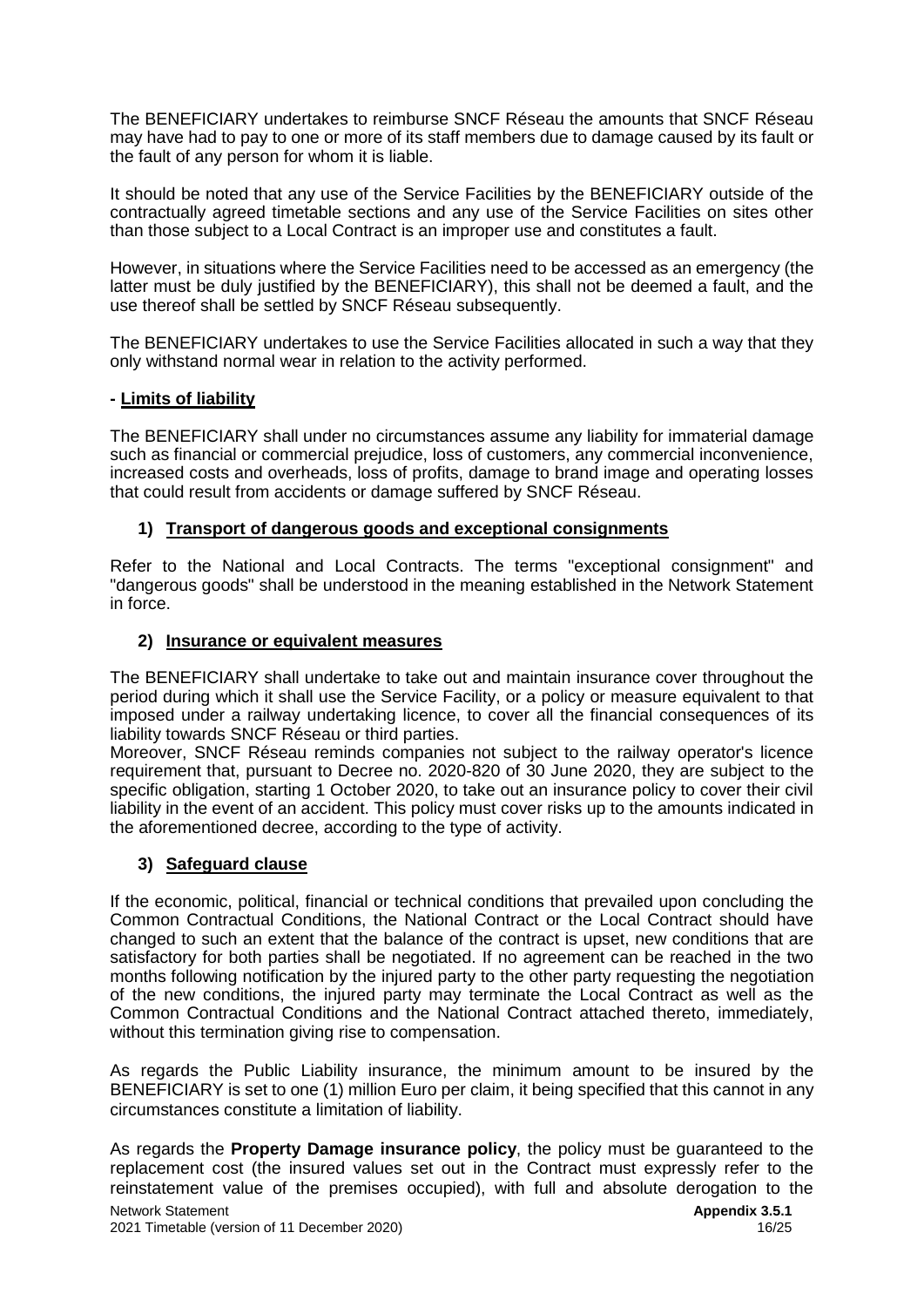proportional rule for the insured values, and with indexation of the policy amounts according to the variations in the construction cost index published by the French national building federation (FNB) or the "Industrial Risks" index (RI), published by the plenary assembly of insurance companies, or any replacement indices.

# **Article XVIII. OBLIGATIONS OF THE BENEFICIARY IN THE CASE OF AN INSURANCE CLAIM**

#### <span id="page-16-0"></span>**Insurance claim declaration**

The BENEFICIARY must:

- inform SNCF Réseau without delay of any damage sustained or caused on the facilities made available for its current operational use;
- submit all claims to the relevant insurance companies, under the conditions and time frames set within each insurance policy. SNCF Réseau hereby provides the BENEFICIARY with the authority to make these declarations.

The BENEFICIARY undertakes to allocate the indemnities received for any accident it has caused and/or for which it is found responsible, to repairing the service facilities in question.

The BENEFICIARY shall keep SNCF Réseau regularly informed of all its actions and the follow-up of the settlement of the claim.

All costs, fees and expenses of any kind, which may be due as a result of the fulfilment of the obligations mentioned above, shall be borne by the BENEFICIARY (without any prejudice to the latter's ability to seek recourse against the persons responsible for the damage).

#### **Claim settlement**

If a claim arises, SNCF Réseau will restore the damaged premises with the same technical characteristics and quality of materials than the initial premises, to the BENEFICIARY's expense if it is established that it is liable for the damage.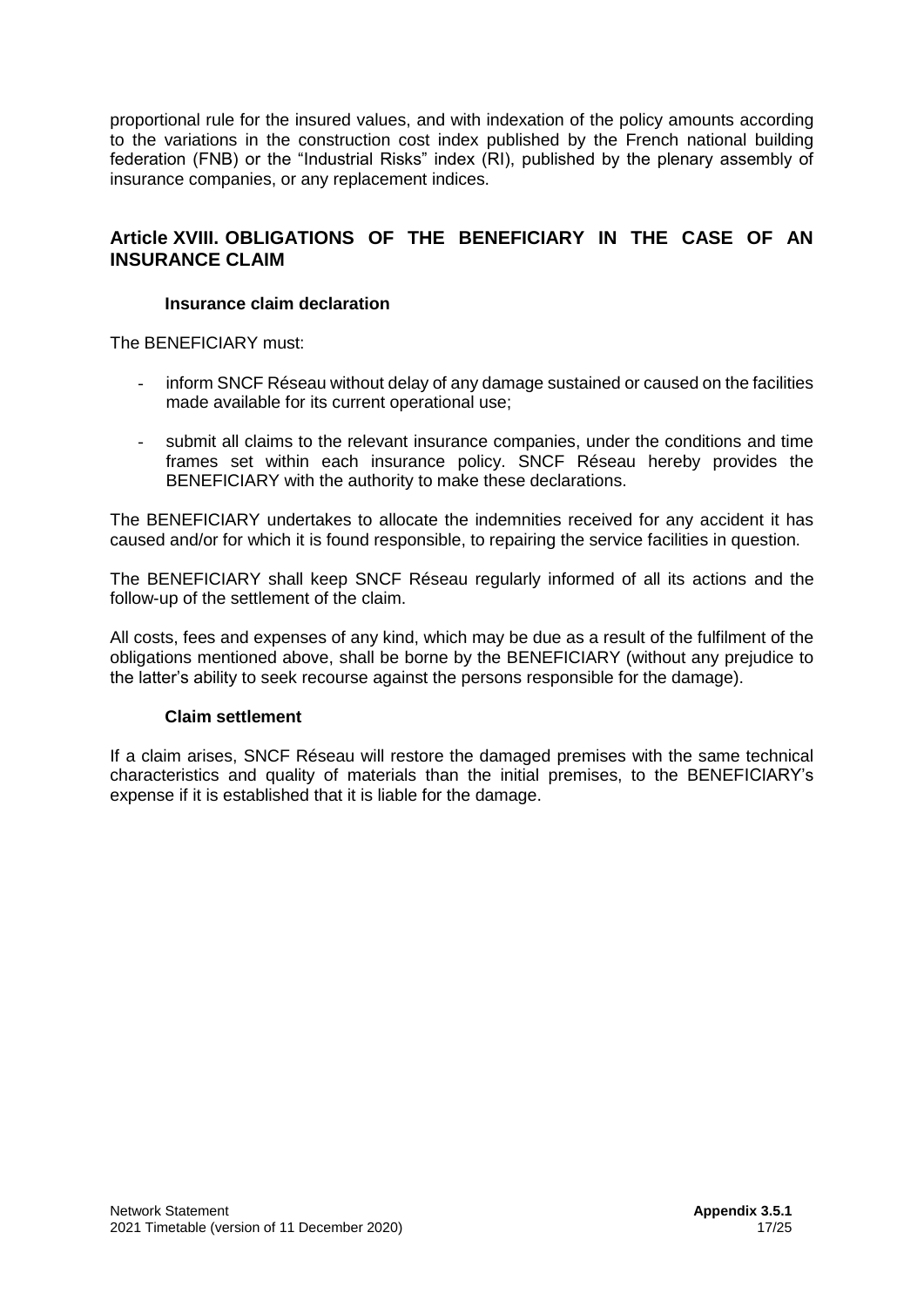# V. END OF CONTRACT

# <span id="page-17-1"></span><span id="page-17-0"></span>**Article XIX. TERMINATION OF THE NATIONAL OR LOCAL CONTRACTS**

19.1. In the event of serious or repeated failure on the part of one of the parties to the Contract to meet any one of its essential obligations under the laws and regulations in force or under the terms of the Contract, the other party may serve notice by means of a registered letter with acknowledgement of receipt demanding that an end be put to such failure within a maximum of fifteen (15) days and that all measures be deployed to ensure that such behaviour not recur.

If at the end of this period the situation has not been put to rights or if suitable arrangements have not been adopted to this end, the other party may rightfully terminate the contract, without prejudice to all the damages and interest it may be entitled to claim.

19.2. This Contract shall be rightfully terminated by SNCF Réseau, in full or in part, by means of a registered letter with acknowledgement of receipt, without prejudice to all the damages and interest or the complete settlement of the sums due it may be entitled to claim and without the candidate being entitled to compensation, in the following cases:

- for the railway undertaking, loss of its railway operator's licence or safety certificate;
- if the candidate can no longer meet its payments or is placed in the hands of a receiver;
- failure to pay the charges due for the use of the Service Facility.

19.3. The applicant may also terminate the contract through a registered letter with acknowledgement of receipt, if it no longer wishes to use the facilities, subject to the provision of one (1) month's notice and the complete settlement within this period of the sums due to SNCF Réseau on the date on which such termination shall take effect.

# <span id="page-17-2"></span>**Article XX. RELEASE OF THE PREMISES**

Refer to Article VII.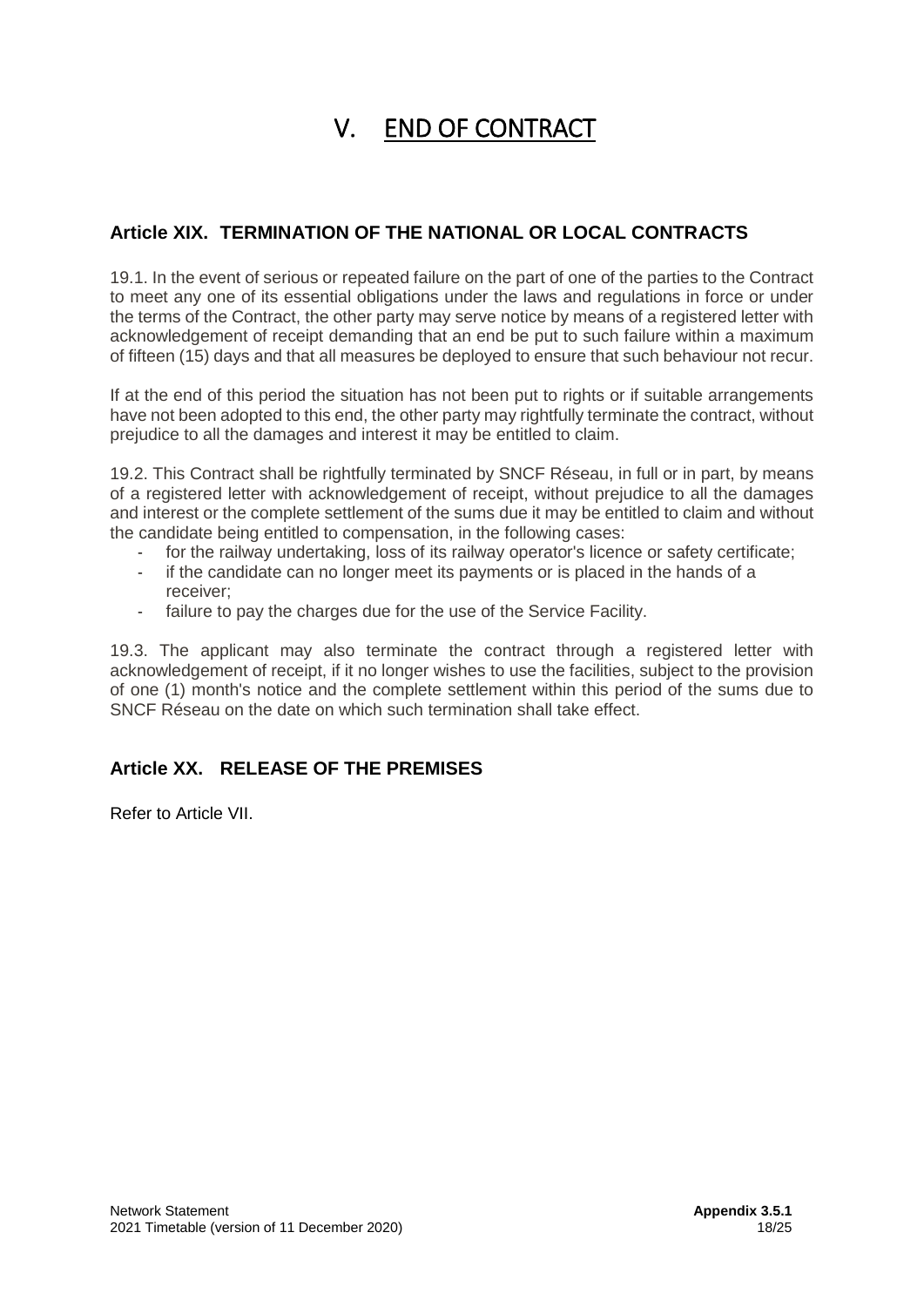# VI. MISCELLANEOUS PROVISIONS

### <span id="page-18-1"></span><span id="page-18-0"></span>**Article XXI. CHANGES TO THE SERVICE FACILITIES AND THEIR ACCESS CONDITIONS**

#### **Construction, development and scheduled maintenance**

In order to carry out construction, development or maintenance work on the Service Facilities belonging to it, SNCF Réseau may temporarily be required to suspend the performance of all or part of a Local Contract.

If this work will significantly disrupt the use of the Service Facility, SNCF Réseau undertakes to warn the BENEFICIARY as soon as it is aware of the corresponding schedule, before starting the works, and to inform it of the likely duration of this work. Together with the BENEFICIARY, SNCF Réseau shall endeavour to find a solution, where this is possible in terms of the technical and economic schedule, that minimises the impact for all the BENEFICIARIES.

No compensation may be claimed by the BENEFICIARY from SNCF Réseau because of the unavailability of the Service Facilities during these scheduled works of which it was duly informed.

#### **Unscheduled restoration**

In the event of a failure preventing the safe use of all or part of a Service Facility, SNCF Réseau may suddenly be obliged to close off access to it or forbid its use, without prior notice, for the time required to restore it. SNCF Réseau shall inform the BENEFICIARY as soon as it becomes aware of the situation and shall make sure to consider the possible solutions with it.

Except in the case of duly proven fault on the part of SNCF Réseau and a duly justified injury to the BENEFICIARY, no compensation may be claimed from SNCF Réseau because of unscheduled works to restore the facilities to working order.

#### **Temporary closure of the Service Facility or one of its constituent parts**

Under exceptional circumstances, specifically at the request of the police or in the event of proven danger to the safety of people or property, all or part of a Service Facility may be temporarily closed. SNCF Réseau shall inform the BENEFICIARY as soon as it becomes aware of the situation and shall make sure to consider the possible solutions with it.

Except in the case of a duly proven fault on the part of SNCF Réseau and a duly justified injury to the BENEFICIARY, no compensation may be claimed from SNCF Réseau because of unscheduled works to restore the Service Facilities to working order.

#### **Force majeure and similar events**

A case of force majeure shall be any irresistible, unpredictable event outside the control of the parties to the contract, making it impossible for one or the other of them to fulfil its obligations in full or in part.

Moreover, within the meaning of these Common Contractual Conditions, the following events shall be deemed to explicitly constitute events that are similar to cases of force majeure: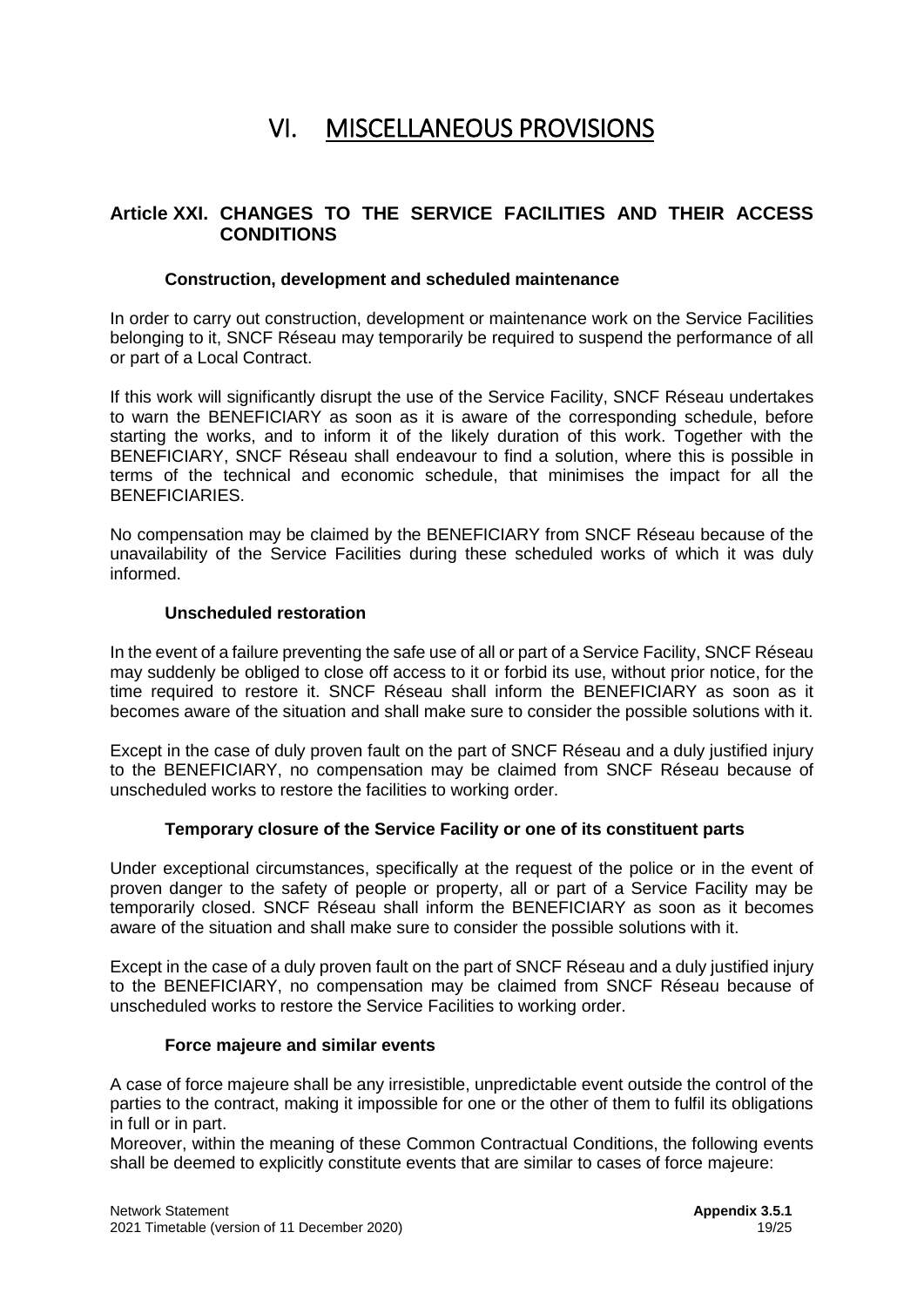- accidental occurrences (such as fire, explosion, collision with road vehicles, suicides and attempted suicides, collisions with people or animals on railway property, etc.) or acts of wilful or criminal damage (sabotage, vandalism, etc.) ascribable to third parties;
- natural disasters or weather-related phenomena (frost, snow, heat waves, floods, storms, etc.) of an intensity and/or on a scale deemed exceptional by comparison with normal conditions in metropolitan France;
- epidemics and pandemics
- any strikes among the personnel of the railway and action taken on such occasions. Other than in cases falling into the context of force majeure as recognised by the Cour de cassation (Court of Justice) in its judgement dated 11 January 2000 (appeal no. 97-18215), the railway undertaking and SNCF Réseau will not be allowed to use strikes among the members of their own workforce as an argument to escape from their obligations under this Contract"];
- measures taken or demanded by the public authorities for reasons linked with national defence, public or civil safety or by the judicial authorities or the fire and emergency services, and the inconvenience caused by their operations.

The parties to the contract shall incur no liability and shall have no obligation to repair the damage suffered by one or the other because of failure to perform or deficient performance of all or part of their obligations, if such failure to perform or deficient performance is due to the occurrence of an event falling into the category of force majeure or a similar event.

The contractual obligations that cannot be performed because of a case of force majeure or a similar event shall therefore be suspended throughout the duration of the said event.

The party reporting a case of force majeure or a similar event shall be obliged to deploy all the resources at its disposal to limit the scale of the event and its duration. Any party which, by action or omission, has aggravated the consequences of the event shall only be entitled to invoke the event with respect to those effects that would have occurred, if such action or omission had not taken place.

If an event lasts for more than one (1) month and affects the execution of the Contract in its entirety, either party may terminate said Contract, without the other party being entitled to compensation of any sort, by sending the other a registered letter with acknowledgement of receipt. Termination shall come into effect on expiry of a period of (15) calendar days from the date on which the said letter was despatched.

In the event that the Contract is not affected in its entirety by the event, the Parties shall come together to determine in good faith which obligations may be considered to be terminated and the concrete conditions governing this termination.

# <span id="page-19-0"></span>**Article XXII. CONFIDENTIALITY**

Without prejudice to the exchange of information strictly necessary between SNCF Réseau and the BENEFICIARY as part of the meetings held to execute this Contract, both SNCF Réseau and the BENEFICIARY undertake to refrain from disclosing to any third party, in any form (whether spoken or written), any confidential information, regardless of the medium (specifically, paper, electronic or digital storage device).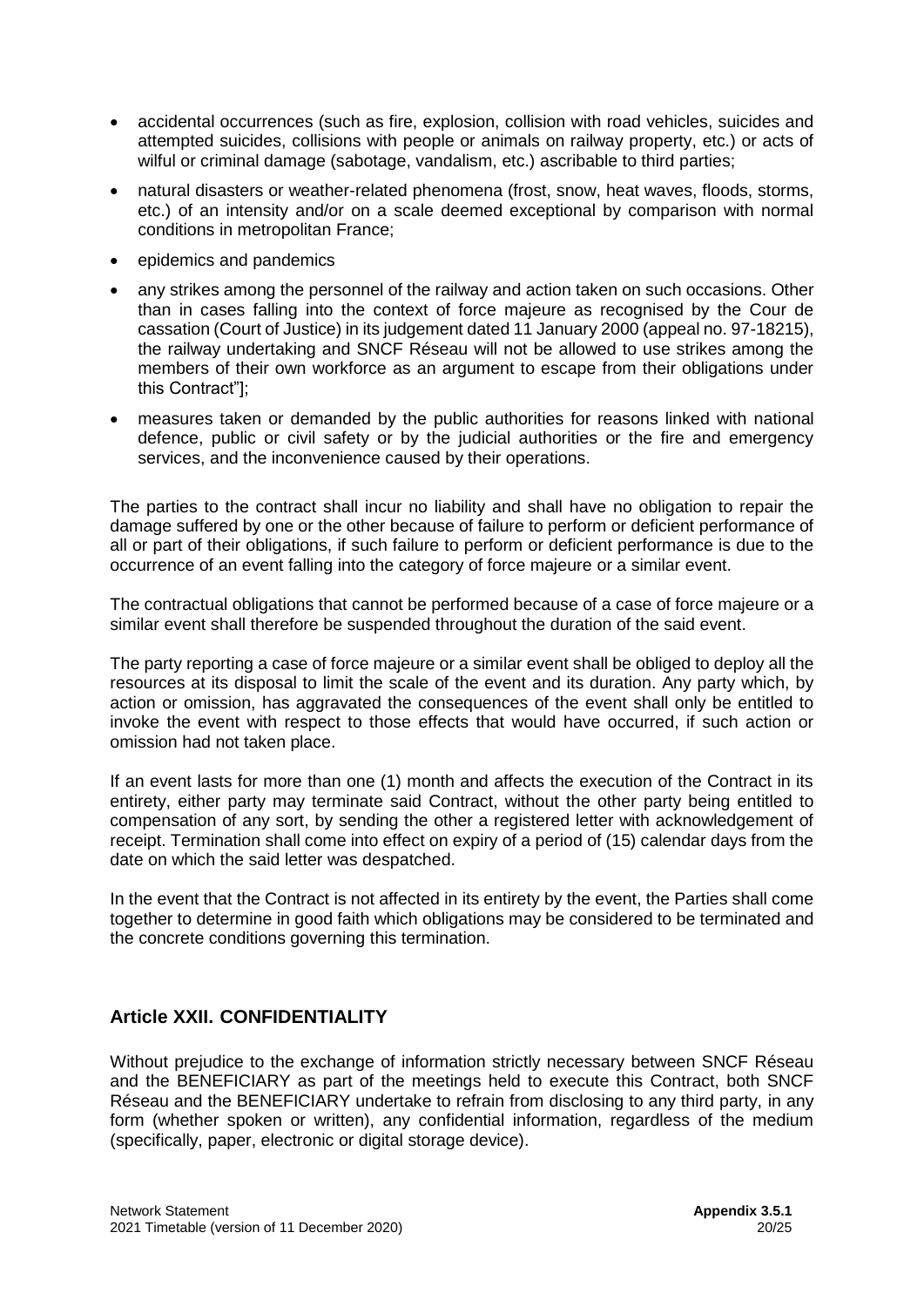The term "confidential information" refers to the following in particular:

- the content of the Contract:
- any document or information disclosed by a party during the period of validity of the Contract, regardless of the medium (verbal, written, digital, etc.), including, without limitation, all information, documents or data whether economic, technical, commercial, operational, strategic or other in nature, concerning the activity, customers, operational processes or methods, current or future of the candidate and of SNCF Réseau and any disputes that might arise between the parties regarding this Contract and its execution, and any document or information labelled as such by either party.

Both during the service ordering phase and the execution of the contracts and for two (2) years following their expiry (regardless of the reason), the parties mutually undertake, with regard to confidential information received from the other party:

- (i) to protect it and keep it strictly confidential;
- (ii) not to disclose them to third parties without the explicit prior written consent of the other party;
- (iii) only disclose it to members of their staff (employees, subsidiaries or service providers, including subcontractors) to whom this disclosure is necessary for the execution of the Contract;
- (iv) to limit its use to what is strictly required for the execution of the Contract obligations.

Therefore, the parties shall take all necessary steps to ensure that their employees, managers, administrators, personnel and service providers that may have knowledge of confidential information as part of their duties are informed of this confidentiality requirement and comply with its content.

All confidential information communicated between the parties, regardless of the format and medium, shall remain the property of the disclosing party.

These provisions shall not apply to information which:

- i. has fallen into the public domain (through no fault of the recipient);
- ii. was already known to the recipient in good faith before being communicated as part of the Contract. This knowledge must be proven by the existence of appropriate documents within the recipient's files;
- iii. has been disclosed to a third party or a public authority in accordance with legal or regulatory requirements or in execution of a court order. Specifically, the duty of confidentiality shall not apply in the event that the information or the document is revealed to exercise its rights or claims before the Railway and Road Regulation Authority, the competition authority or any other court.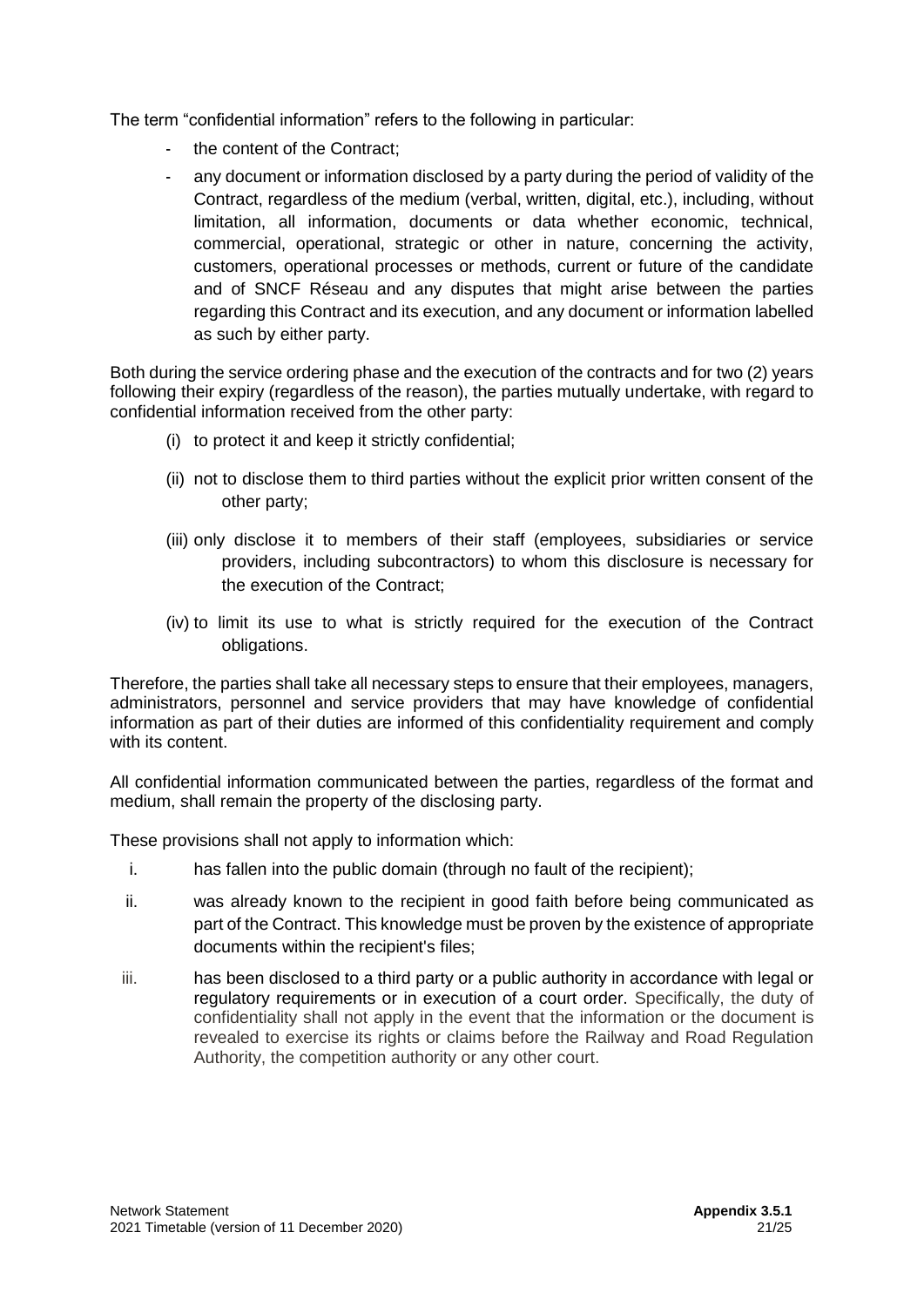## <span id="page-21-0"></span>**Article XXIII. OWNERSHIP**

These Common Contractual Conditions, the National Contract and the Local Contracts shall in no way confer any real rights on the public domain nor effect any transfer of ownership to the BENEFICIARY.

# <span id="page-21-1"></span>**Article XXIV. MODIFICATIONS**

In the event of a modification to the legislative and regulatory framework, or if there is an arbitration or judicial settlement, or any modification to the applicable NS concerning the use of the Service Facilities, the parties undertake to introduce any adaptations required to these Common Contractual Conditions, the National Contract and the Local Contract, if necessary.

If the decisions mentioned above should be cancelled, in whole or in part, the applicable provisions shall revert to those initially in place before modification.

Once the Local Contract is signed, SNCF Réseau may still update, where required, the local operating document and any technical documents depending on the applicable legal and regulatory provisions, including the provisions of the Network Statement.

# <span id="page-21-2"></span>**Article XXV. OBLIGATIONS REQUIRED AS REGARDS DEFENCE, PUBLIC SAFETY AND SECURITY**

SNCF Réseau may have to modify or suspend the execution of these Common Contractual Conditions, the National Contract or the Local Contract in application of the Transport Code, the Defence Code or any other applicable text.

As part of the security policy for the sites on which the Service Facilities are located, the BENEFICIARY shall be responsible for organising the security of its staff, customers and property. Police services and gendarmerie officers shall have jurisdiction to take any action on SNCF Réseau premises.

In the cases listed under Article L.2221-2 of the Defence Code and according to the provisions of Article L.2223-12 et seq. of the same Code, and when required in the interests of national safety and security, SNCF Réseau may have to provide the services governed by this Contract to the national defence and safety authorities requiring them as a priority.

Similarly, in situations in which national safety, national security or public health are at stake, particularly due to law enforcement operations, disruptions to the execution of the stipulations of this Contract may be caused; these are beyond the control of SNCF Réseau, which shall do its utmost to fulfil to the best of its ability its obligations under this contract.

Each party shall be responsible for its obligations towards the administrative, legal, and military authorities and the police. It shall keep abreast of the security measures that may be imposed on it by the public authorities, particularly with regard to anti-terrorist or health measures.

The BENEFICIARY acknowledges and accepts that SNCF Réseau may temporarily suspend, where required, the execution of all or part of this Contract, or more specifically, one of the Local Contracts.

SNCF Réseau may in particular be obliged to take special security measures, on a permanent or temporary basis, potentially at the express request of the public authorities, with regard to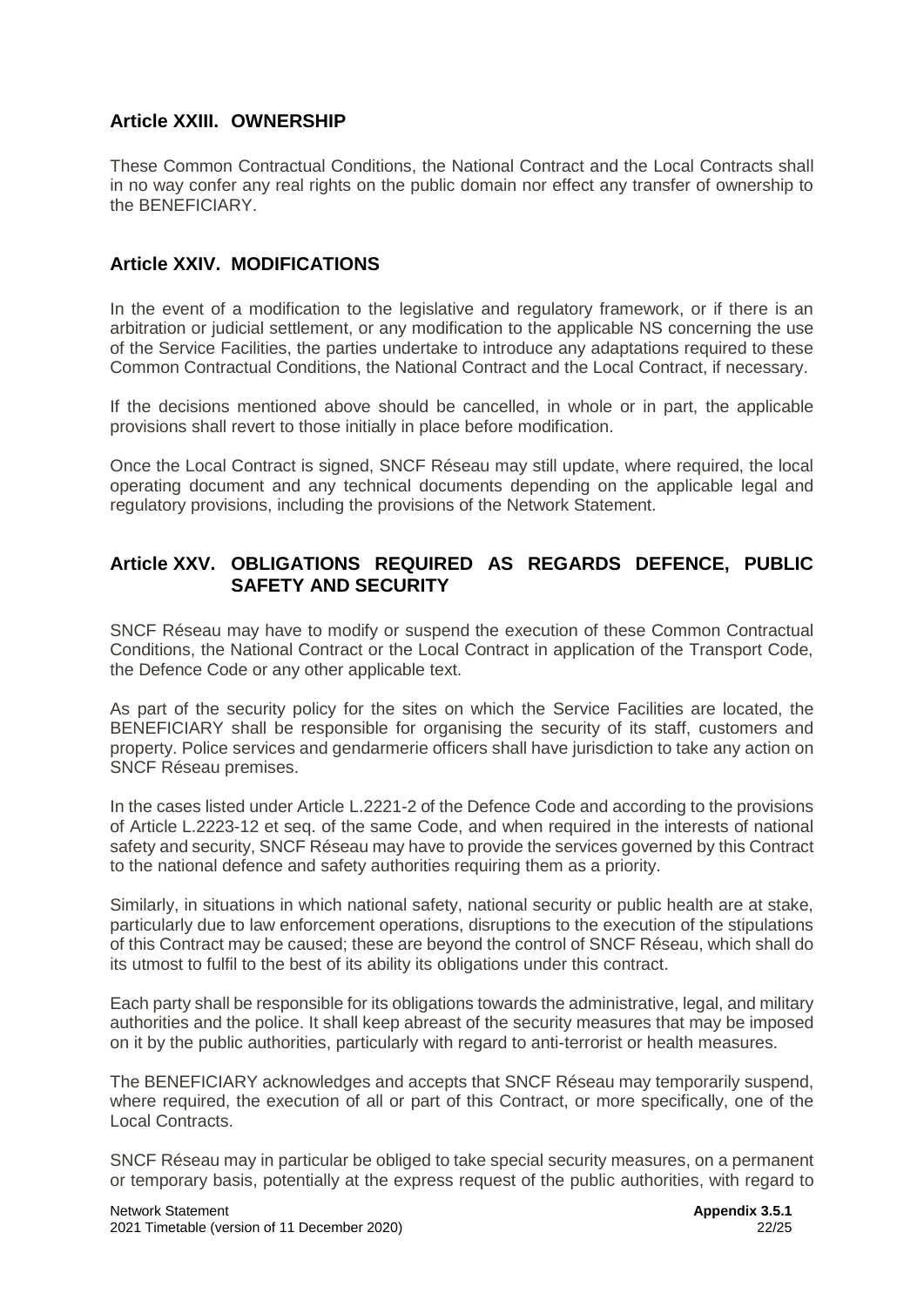the protection of people, Service Facilities or sensitive rolling stock, specifically requiring the implementation of staff access controls. The applicant undertakes to comply with the measures in question.

The BENEFICIARY shall provide, where required, its support to help meet the requirements of the authorities.

By express agreement between the parties, no legal action or claim whatsoever may be initiated or formulated by either of the parties in the event that the execution of this Contract, or more specifically, a Local Contract, is suspended or modified to meet the obligations imposed in connection with defence, public safety & security or public health. A lack of knowledge of these obligations shall not excuse either party of any violation.

# <span id="page-22-0"></span>**Article XXVI. COMPLIANCE WITH THE APPLICABLE REGULATION**

The BENEFICIARY undertakes to take all necessary measures to ensure compliance with the railway, social, environmental and any other type of regulation applicable upon the entry into force of the Contract, on the site(s) where the Service Facilities are located.

The BENEFICIARY must ensure that its staff and any person entering the Service Facilities set out under the Local Contracts, at its request, are aware of and strictly comply with the applicable regulations concerning traffic and stabling on SNCF Réseau premises, as well as the authorised itinerary and the particular safety provisions specified in the local operating document.

The BENEFICIARY must also comply, where necessary, with any order or instruction issued by the movements operative responsible for the operational management of rail movements entering or leaving the site on which the facilities are located.

The BENEFICIARY shall not be entitled to claim any compensation for damage or disruption resulting from its non-compliance with any of these rules.

# <span id="page-22-1"></span>**Article XXVII. CONCOMITANT ACTIVITIES IN THE FACILITIES**

The capacity of Service Facilities is limited. As a result, and taking into account SNCF Réseau's obligations regarding access to these facilities, the timetable sections allocated to the applicant under the Local Contracts are allocated on a temporary basis. In fact, for compelling rail needs or any other reason connected with the general interest, SNCF Réseau must be able to amend the timetable sections for use granted to the candidates. It is clear that such changes will be made on the basis of prior information by attempting to propose, as far as possible, replacement solutions to the users affected. These options shall be assessed and evoked on a case-by-case basis if the situation requires modification of the initially agreed timetable sections.

In the event that new applicants wish to access the Service Facilities used, and the new requests are incompatible with the timetable sections still available, all players present and wishing to be present in these Service Facilities shall come together to agree upon a new distribution of the facilities and the timetable sections for their use that satisfy all players. The BENEFICIARY undertakes to participate in these negotiations when requested to do so by SNCF Réseau.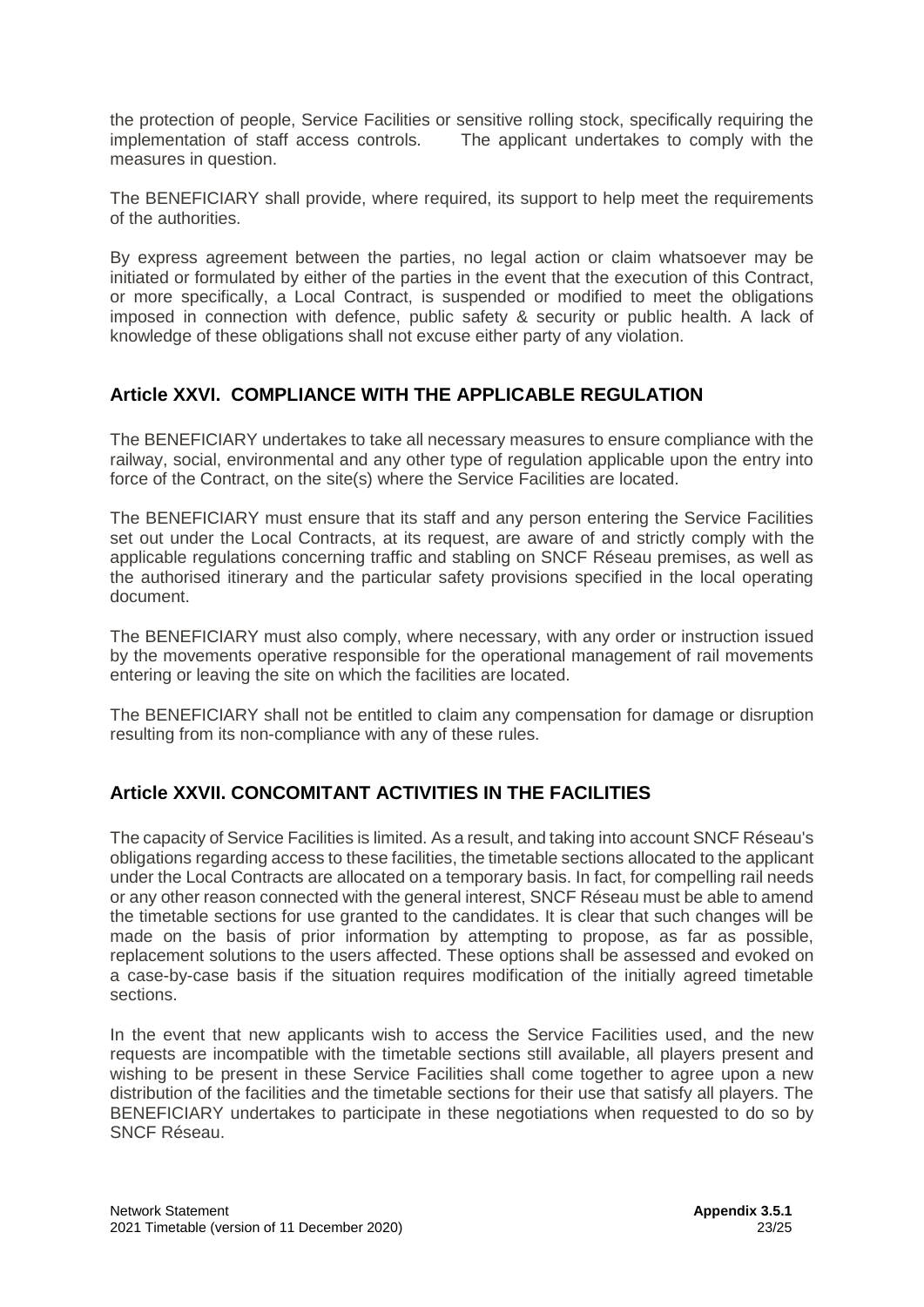# <span id="page-23-0"></span>**Article XXVIII. AUTONOMY OF THE CLAUSES**

In the event that one of the provisions of the Common Contractual Conditions, the National Contract or a Local Contract appears contrary to the applicable legal or regulatory provisions, including the NS, or if one of the provisions has been found to be invalid by a competent court, all other provisions shall remain fully in force and shall continue to take effect, unless the execution of the Contract becomes impossible.

# <span id="page-23-1"></span>**Article XXIX. ELECTION OF DOMICILE**

The BENEFICIARY and SNCF Réseau elect the address of their registered office as domicile for all written correspondence, unless stipulated otherwise. If there is a change in the delegate(s) and/or bank, address, email or telephone details, the applicant must inform the PSEF by registered letter with acknowledgement of receipt, or by any other means permitting confirmation of receipt, respecting a notice period of (15) days.

# <span id="page-23-2"></span>**Article XXX. DISPUTES**

### **a) Applicable Law and Language**

The Common Contractual Conditions, the National Contract and the Local Contract are all governed by French law.

All written or oral exchanges between the parties and in particular, technical exchanges relating to operational problems shall be made in French.

In the event of translation, only the French version shall be legally binding.

### **b) Disputes between the parties**

#### *Settlement of disputes via conciliation or court procedures*

Any disputes arising between the parties in the course of the execution of the Common Contractual Conditions, the National Contract or the Local Contract for a Service Facility may be resolved through a conciliation process provided that the dispute does not concern the level of the charges for using the infrastructure and without any prejudice for one or the other party having recourse to emergency procedures in order to protect its rights or to appeal to the Railway and Road Regulation Authority.

A conciliation process is initiated with a registered letter with acknowledgement of receipt addressed to the other party.

The chosen conciliators must be natural persons who are impartial to both parties and who present guarantees of their independence and professionalism, with each party then appointing one such person, unless they agree on a single conciliator, in which case such a conciliator shall act with the costs shared.

In the event that the initiated conciliation process should fail, when appropriate, competence will be given to the Paris courts to examine the disputes, irrespective of the number of defendants or introduction of third parties, even in the event of urgent referrals or emergency injunctions.